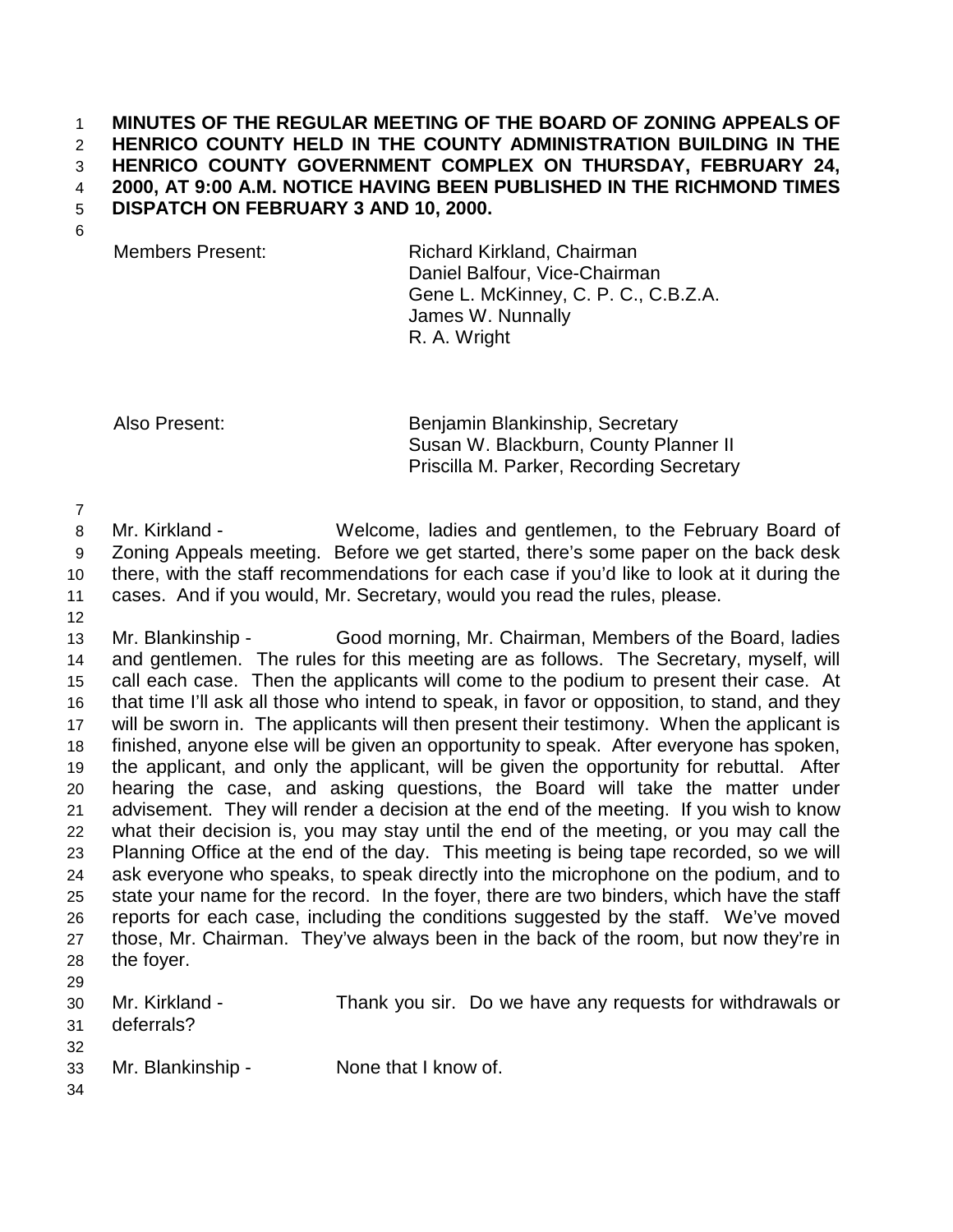35 Mr. Kirkland - Okay, then, call the first case. 36 37 **UP- 3-2000 Yash Mehra, President, Hindu Center** requests a temporary use 38 permit pursuant to Section 24-116(c)(l) of Chapter 24 of the County 39 Code to locate a temporary trailer for Sunday school class at 6051 40 Springfield Road (Tax Parcels 29-A-34 and -34N), zoned A-1, 41 Agricultural District in the Brookland magisterial district. 42 43 Mr. Kirkland - If you would, come forward. Anyone else wish to speak on 44 this case? UP-3-2000 – if you would, sir, come forward and raise your right hand and 45 be sworn in. You can stay right there sir. You still need to be sworn in if you're going to 46 present the case. 47 48 Mr. Blankinship - Raise your right hand, please. Do you swear the testimony 49 you are about to give is the truth, the whole truth, and nothing but the truth, so help you 50 God? 51 52 Mr. Kirkland - Would you state your name for the record, sir. 53 54 Mr. Bhatt - Yes. Neil Bhatt. 55 56 Mr. Kirkland - You can sit down, and you can be heard right after he 57 finishes, sir. Have you turned in all your notices according to County Code? Yes, we 58 have them in the file. If you would, state your case. 59 60 Mr. Bhatt - The Hindu Center is located on 6051 Springfield Road, and 61 it's on 8.2-acre lot. The building was built about 10 years ago, and it's a multi-purpose 62 hall which is used for worship and also the Sunday classes and cultural activities. The 63 community has grown substantially in the last ten years, and we have expansion plans 64 to expand the building; however, we have an immediate need to cater to the Sunday 65 school need, so we are applying for a permit to locate a temporary trailer right on our 66 property right across from the entrance as shown on the plan there, and as for that, the 67 building will not be visible from any of this property, will not be of any noise or any 68 disturbance to the neighboring property. 69 70 Mr. Nunnally- How long will you need this trailer for? 71 72 Mr. Bhatt - We would like to have it for the full two years so that we can 73 have time to put together our permanent plan and get the building permit and to get 74 started on the permanent plan. 75 76 Mr. Nunnally- Do you have the dimensions of the trailer that you are going 77 to use? 78 79 Mr. Bhatt - We have tentatively looked at the trailers and see we only 80 have 20 feet wide and 60 feet long, which will allow about three classrooms.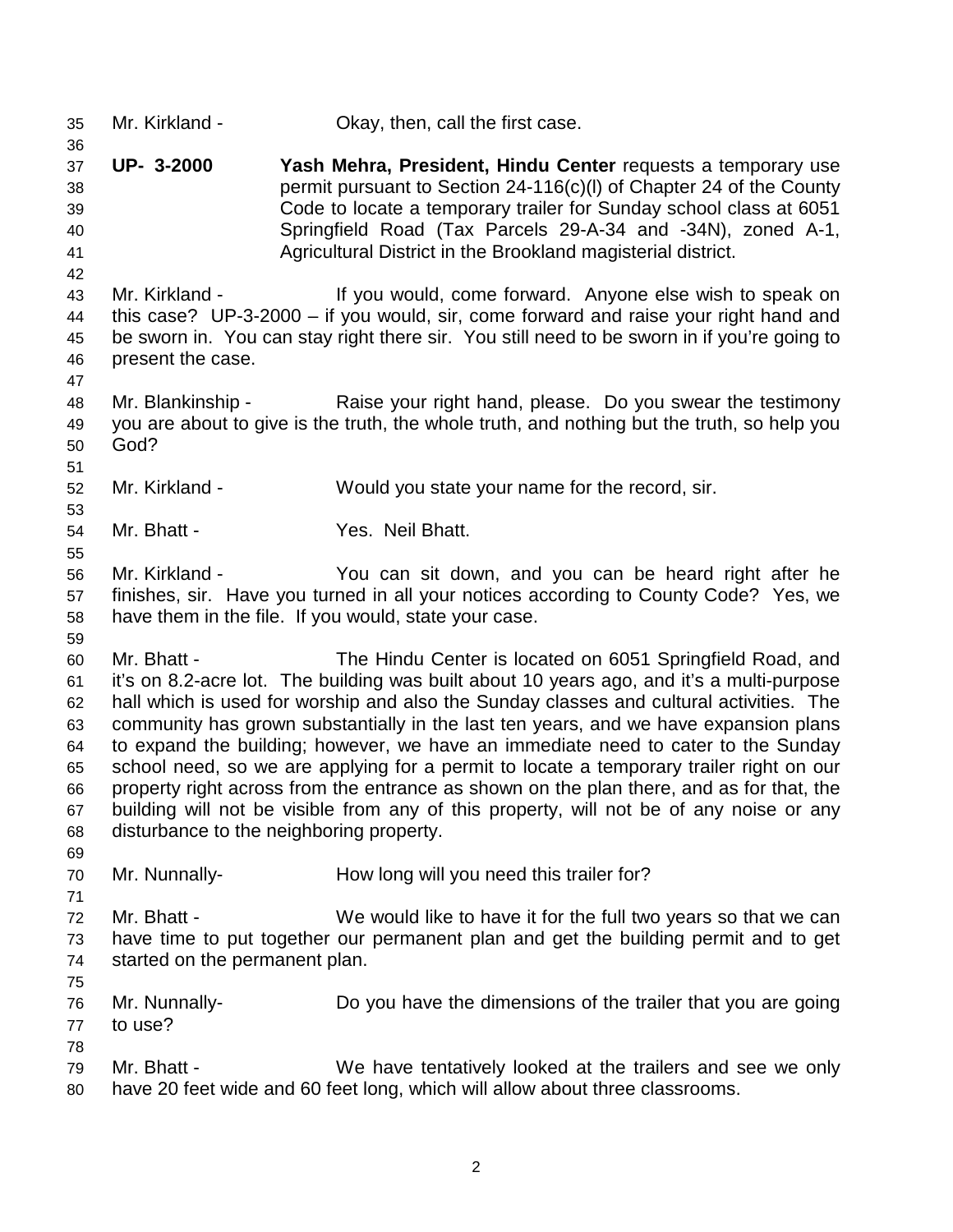| 81         |                                    |                                                                                                                                        |
|------------|------------------------------------|----------------------------------------------------------------------------------------------------------------------------------------|
| 82         | Mr. Nunnally-                      | Three classrooms?                                                                                                                      |
| 83         |                                    |                                                                                                                                        |
| 84         | Mr. Bhatt -                        | Of a small size, about 20 by 20 classrooms.                                                                                            |
| 85<br>86   | Mr. Wright-                        | Have you read the conditions that have been proposed?                                                                                  |
| 87         |                                    |                                                                                                                                        |
| 88         | Mr. Bhatt -                        | Yes.                                                                                                                                   |
| 89         |                                    |                                                                                                                                        |
| 90         | Mr. Wright-                        | And you are in accord with the conditions?                                                                                             |
| 91         |                                    |                                                                                                                                        |
| 92         | Mr. Bhatt -                        | Yes we are.                                                                                                                            |
| 93<br>94   | Mr. Kirkland -                     | Any other questions of the Board members?                                                                                              |
| 95         |                                    |                                                                                                                                        |
| 96         | Mr. Bhatt-                         | No, I don't.                                                                                                                           |
| 97         |                                    |                                                                                                                                        |
| 98         | MR. McKinney-                      | How about water and sewer for the trailer? Water and                                                                                   |
| 99         | sewer.                             |                                                                                                                                        |
| 100        |                                    |                                                                                                                                        |
| 101        | Mr. Bhatt -                        | We will need a connection to the water and sewer and will                                                                              |
| 102        | connect it from the main building. |                                                                                                                                        |
| 103        |                                    |                                                                                                                                        |
| 104        | Mr. McKinney-                      | I just wondered because that is not one of the conditions of                                                                           |
| 105<br>106 | this case.                         |                                                                                                                                        |
| 107        | Mr., Kirkland-                     | Do you have a septic tank and a well at this time? So you                                                                              |
| 108        |                                    | will connect to that. Do you have any problem with that being added as a condition, that                                               |
| 109        |                                    | you will connect the trailers to your water and sewer system?                                                                          |
| 110        |                                    |                                                                                                                                        |
| 111        | Mr. Bhatt -                        | No, we don't have.                                                                                                                     |
| 112        |                                    |                                                                                                                                        |
| 113        | Mr. Kirkland -                     | Any other questions? Sir, we have someone else to speak,                                                                               |
| 114        |                                    | and if it's opposition, you will have a time to rebuttal. Sir, would you like to speak.                                                |
| 115        |                                    | Again, we record everything you say; that's why we need to come to the front.                                                          |
| 116        |                                    |                                                                                                                                        |
| 117        | Mr. Spain -                        | Yes, the name is James R. Spain I am an adjoining land<br>owner. I think the question's been pretty much answered. Two years, he said? |
| 118<br>119 |                                    | Approximately where on the property was the trailer going to be $-$ in the front of the                                                |
| 120        | existing building?                 |                                                                                                                                        |
| 121        |                                    |                                                                                                                                        |
| 122        | Mr. Kirkland -                     | See that little box up there $-$ right there. In the photograph                                                                        |
| 123        |                                    | there, it'll be just there; the main building is off to this side; this is the gate; the trailer will                                  |
| 124        | be there.                          |                                                                                                                                        |
| 125        |                                    |                                                                                                                                        |
| 126        | Mr. Spain -                        | Oh, I see it now. That answers my question.                                                                                            |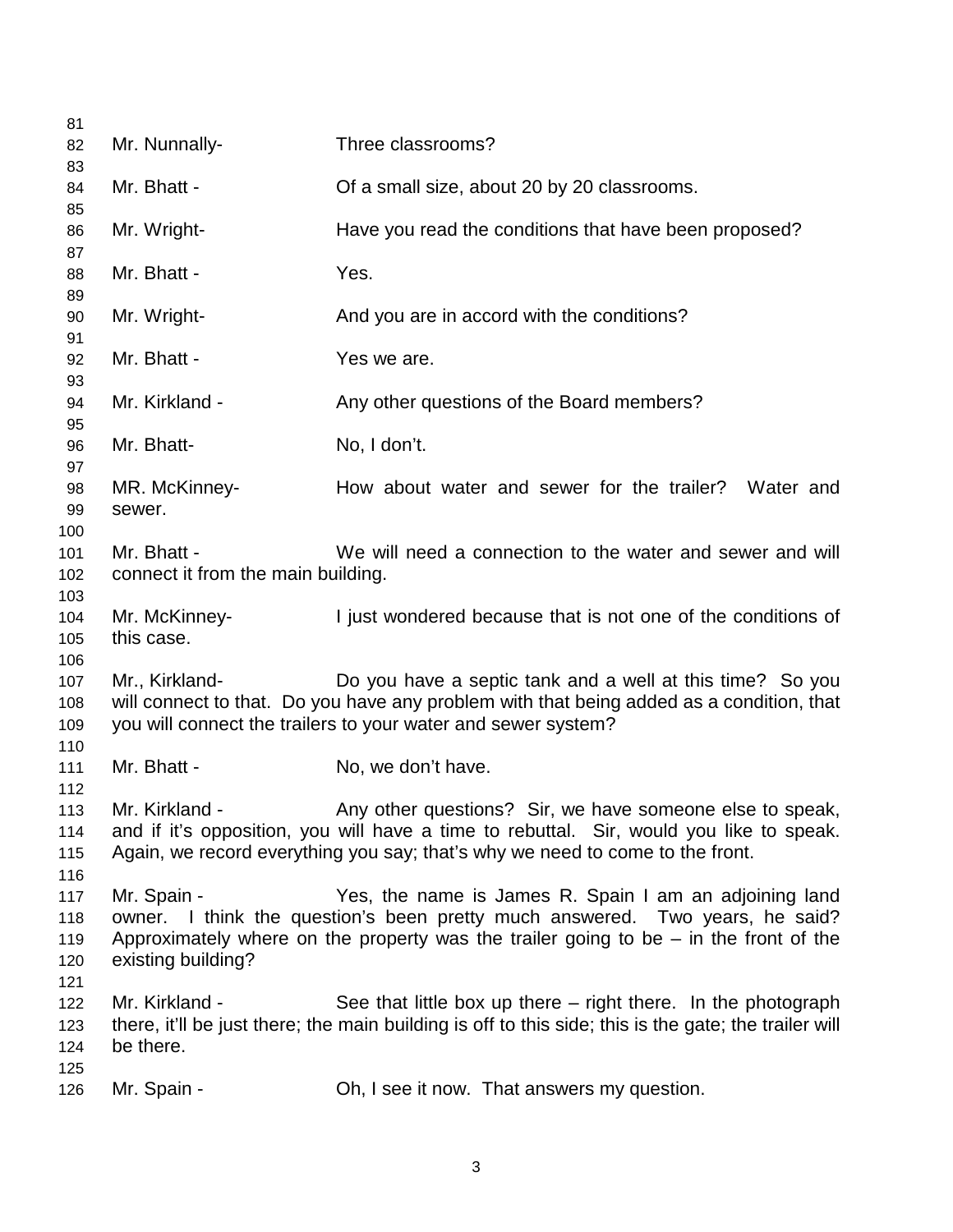127 128 Mr. Kirkland - Okay, thank you sir. Anyone else wish to speak on this 129 case? Okay, if no other questions by Board members, that will conclude the case. You 130 can get your answer this afternoon, or you can wait around – I don't know how long it 131 will take. Okay, thank you. Would you call the next case sir? 132 133 After an advertised public hearing and on a motion by Mr. Nunnally, seconded by Mr. 134 McKinney, the Board **granted** the case **UP-3-2000.** 135 136 Affirmative: Balfour, Kirkland, McKinney, Nunnally, Wright 5 137 Negative: 0 138 Absent: 0 139 140 The Board **granted** your application for a temporary conditional use permit to locate a 141 temporary trailer for Sunday school class at 6051 Springfield Road, subject to the 142 following conditions: 143 144 1. Only the improvements shown on the plan filed with the application may be 145 constructed pursuant to this approval. Any additional improvements shall comply with 146 the applicable regulations of the County Code. 147 148 2. The trailer shall be removed from the property no later than February 24, 2002. 149 150 3. If land disturbance will exceed 2,500 square feet, the requirements of Chapter 10 151 of the County Code apply. At the time of building permit application, the applicant shall 152 submit the necessary information to the Department of Public Works, to ensure 153 compliance with the requirements of the Chesapeake Bay Preservation Act and the 154 code requirements for water quality standards. 155 156 4. Connections shall be made to the well and septic system as approved by the 157 Virginia Department of Health. 158 159 **A - 11-2000** Allison P. Weinstein and Ivan P. Jecklin request a variance from 160 Section 24-95(i)(2)(f) of Chapter 24 of the County Code to build a 161 swimming pool in the side yard at 640 Walsing Drive (Mooreland 162 Landing) (Tax Parcel 124-6-A-24), zoned R-1, One-family 163 Residence District in the Tuckahoe magisterial district. The 164 accessory structure location requirement is not met. The Code 165 requires a rear yard location for an in-ground swimming pool. The 166 applicant requests a variance for side yard location for an in-ground 167 **Swimming pool.** 168 169 Mr. Kirkland - Anyone wishing to speak and the applicant come forward, 170 please. Would you raise your right hand and be sworn in. 171

4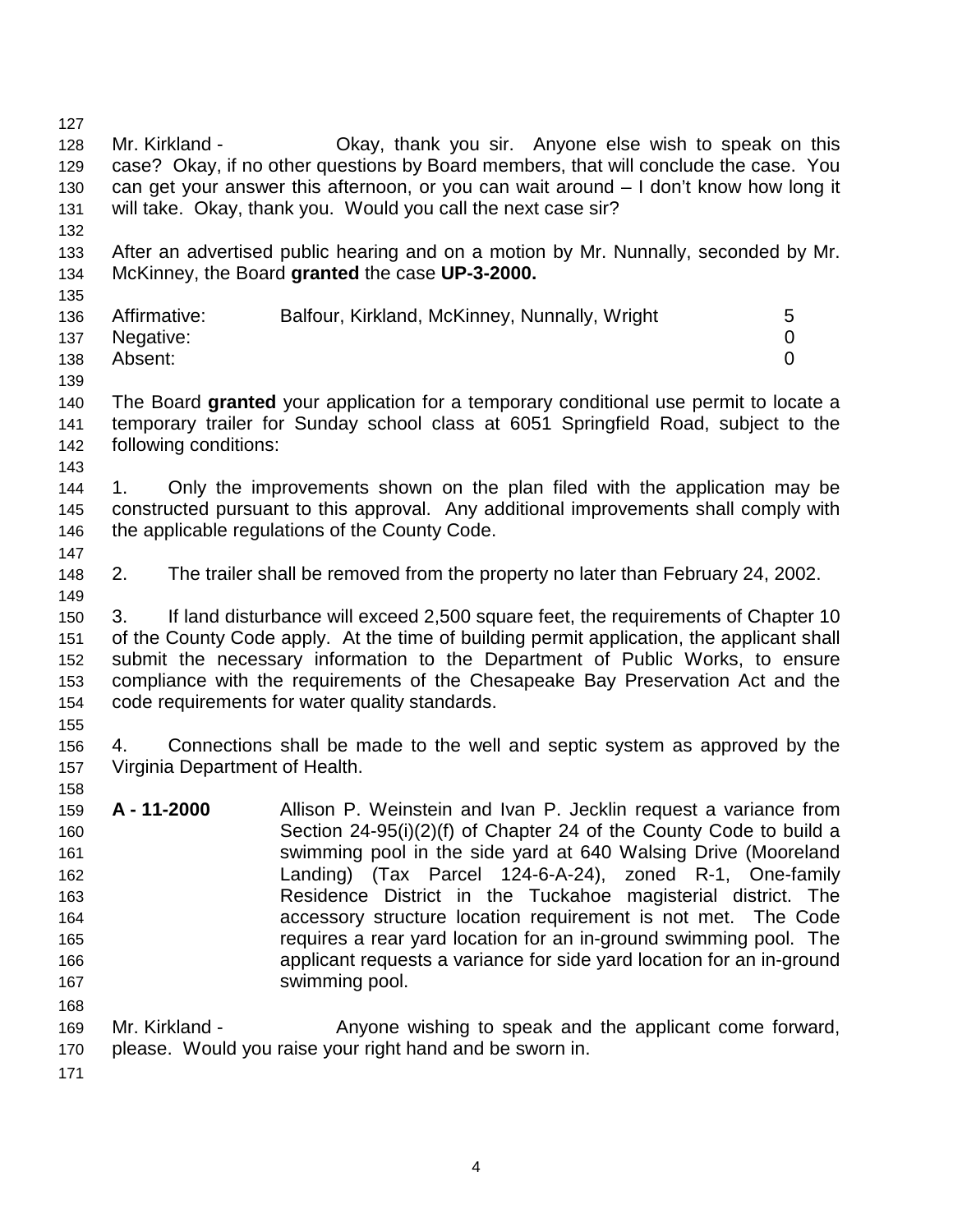172 Mr. Blankinship - Do you swear the testimony you are about to give is the 173 truth, the whole truth, and nothing but the truth, so help you God? Would you state your 174 name for the record, please.

175

178

176 Ms. Moore - Yes, it is. Cheryl Moore, and this is my associate, Stephanie 177 Elliott, who will be displaying a model to you.

179 Mr. Kirkland - Have all your notices been turned in according to the County 180 Code? We have them in the file.

181

182 Ms. Moore - Yes. What we'd like to do if we could, is bring the model up 183 and set it on the counter here so you could see it.

184

185 Mr. Kirkland - Can everybody see this? Is anybody in opposition to this 186 case, so you can see the model also. Sounds good to me. 187

188 Ms. Moore - And Stephanie has a site landscaping plan that you can see 189 also as we go through this. Gentlemen, we are here today to be granted a variance for 190 the location of a swimming pool for Allison Weinstein and Ivan Jecklin. As you are 191 aware, the Henrico County zoning code only allows in-ground swimming pools to be 192 located in the rear yard. I would like to present our reasoning behind the proposed 193 location of the pool in the side yard. First, I would like to address the topography. The 194 site slopes 25% from the back of the site down to the street. On the left side of the site, 195 as the land slopes down, there is small plateau area, and from that point the land 196 continues to slope down to the street. As you can see on the model area where the 197 swimming pool is, that is where the plateau is located. This plateau is the only 198 reasonably level area on the site. This is the area where we propose to place the in-199 ground pool. If the pool were placed in the rear yard, a massive retaining wall would be 200 required along the back of the property. The neighbors would then be looking at a wall 201 approximately ten feet tall at the back of the site, and seen from the street. This would 202 definitely detract from the neighborhood appearance and appear as something you 203 might see from an interstate highway system.

204

205 Next I would like to address other site factors, such as appearance, lighting and 206 neighborhood approval. In terms of appearance, the pool would not be seen by the 207 neighbor to the right of the property, due to the house location blocking the view. The 208 pool would not be seen by the neighbor to the rear of the property, due to the location of 209 existing evergreen trees 20 to 30 feet tall, which are planted along the rear property line. 210 The pool would not be seen by the neighbor to the left, due to the location of existing 211 evergreen trees to the back left side, and due to the earth berm which we are going to 212 wrap the pool with, as you can see on the model. In terms of the neighbor across the 213 street, it would not be seen either, due to a four foot wall in front of the pool, against 214 which evergreen trees and shrubs will be planted, as you can see on the model there. 215 And that's our landscaping plan. In addition, since the house is located on one of the 216 highest points in the neighborhood, the elevation at the top of the four foot wall is 217 actually 18 feet above the street level, with the top of the wall being at elevation of 175,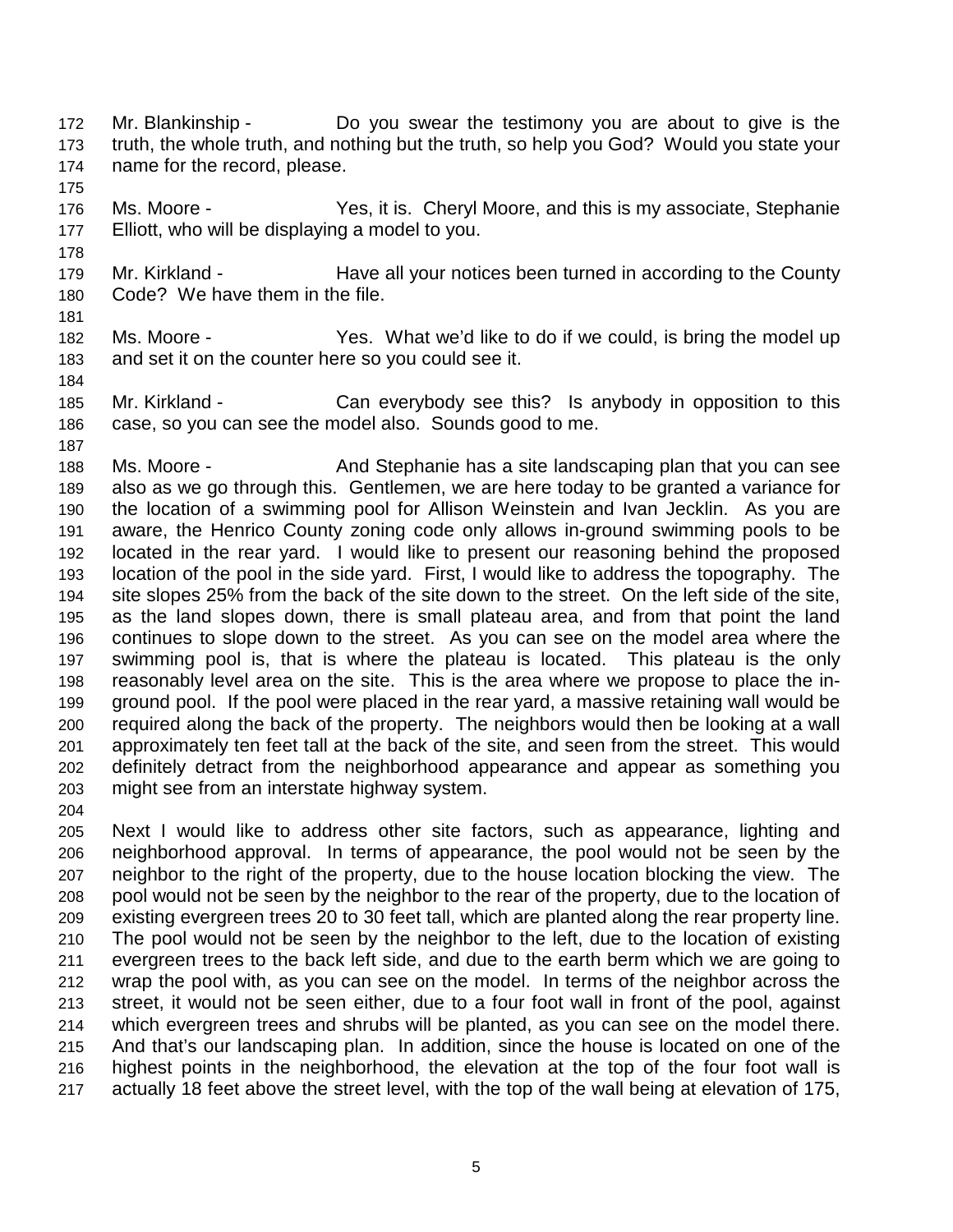218 and the street level being at an elevation of 157. In terms of lighting, there is no 219 overhead lighting around the pool, only landscape lighting, located under the plant 220 material which surrounds the pool. And last, in terms of neighborhood approval, the 221 neighborhood architectural review committee has already accepted the preliminary 222 drawings on July 21 of 1999, and the final drawings in January of 2000. That sums it 223 up, and I want to thank you for your time, and we look forward to a favorable decision.

224

225 Mr. Kirkland - Any questions of the Board members? 226 227 Mr. Wright - What is the proposed size of the pool? 228 229 Ms. Moore - It's right on there – it's about  $20 - 16$  by 32. 230 231 Mr. Balfour - The front of the house is this way on the model? The trees 232 and shrubbery you're talking about is not there now, but will be placed there, right? 233 234 Ms. Moore - The size that you see in the model is not the entire site – the 235 model would be about 8 inches bigger all around, for the whole site. 236 237 Mr. Balfour - And you're saying to the rear, since the height is towards the 238 rear, the neighbors to the rear couldn't see the pool? Is there a home on this, I guess 239 my left, side of the house. 240 241 Ms. Moore - No, that's an empty lot on the left side; that's the last lot that 242 will have a building on it. And that particular lot is owned by Mr. Dick Du, who owns the 243 Peking Restaurants, and we have spoken with him, and he has no problem with it. 244 245 Mr. McKinney - Ms. Moore, what do you provide for as far as fencing goes, 246 around the pool? 247 248 Ms. Moore - We have in the front – it's a four foot masonry wall, and 249 around the sides we have the decorative iron fence, that matches the fences that you 250 see in the neighborhood. 251 252 Mr. McKinney - Does that meet with the Code requirements? 253 254 Ms. Moore - Yes, it's four foot in height, and it met with the architectural 255 review committee's approval. 256 257 Mr. McKinney - I'd like to ask the Secretary one question on condition # 1. 258 "……Any additional improvements shall comply with the applicable regulations of the 259 County Code." What additional improvements would that be? 260 261 Mr. Blankinship - Well, who knows what the applicant would want to build, you 262 know, five or ten years from now, a detached garage or a storage building, a pool 263 house, a bath house? Any additional improvements would have to come back before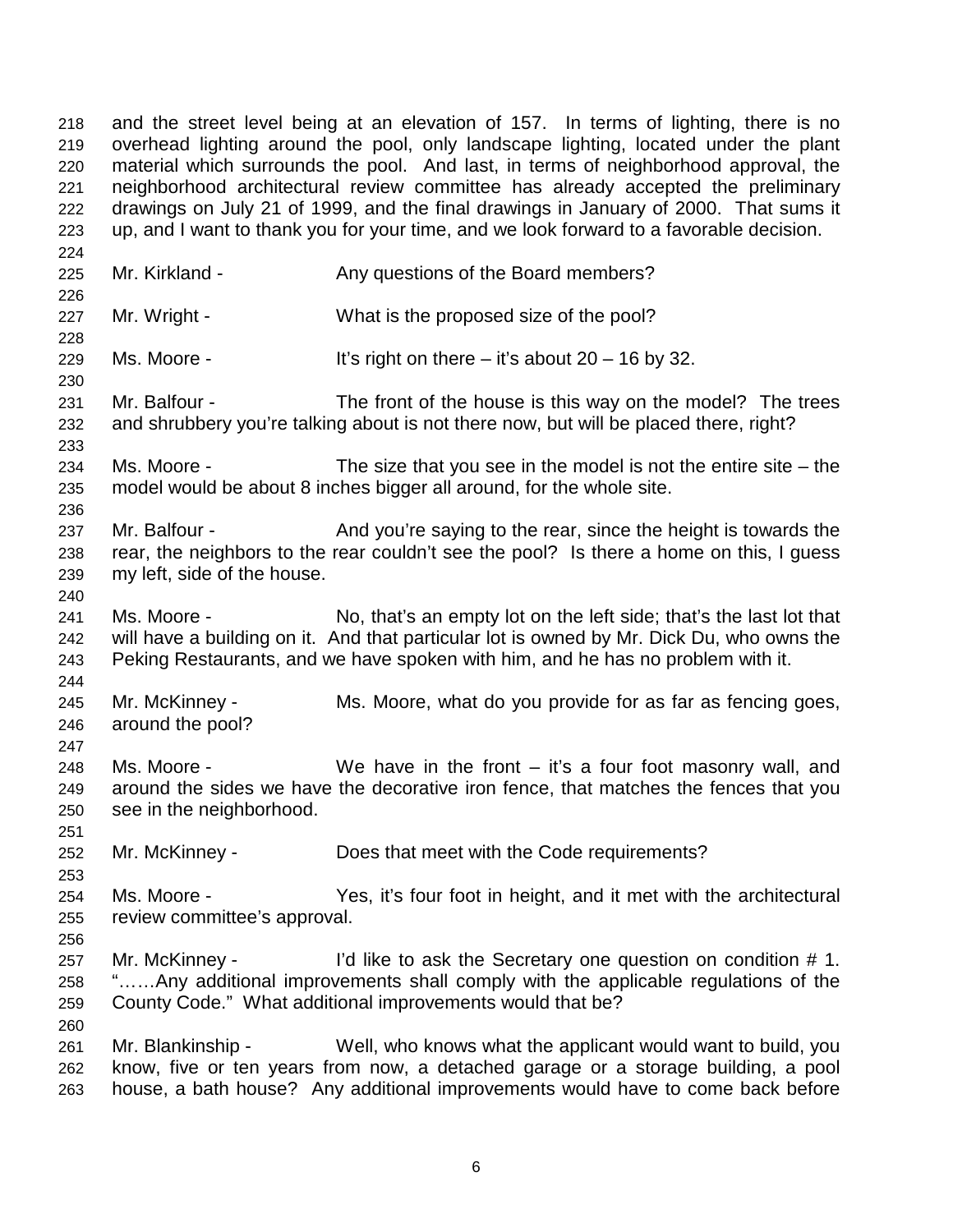264 you – that's the point. They couldn't continue to build in the side yard based on this 265 variance. 266 267 Mr. McKinney - Do we need that in there? 268 269 Mr. Blankinship - Well, it's hard to say, Mr. McKinney, there are cases where 270 we have relied on that condition. 271 272 Mr. McKinney - I mean, what I'm saying is, if we approve the approval, is 273 that all we approve? Anything else, I mean if they want to put it in the side yard, would 274 have to come back. 275 276 Mr. Blankinship - We often hear the argument from applicants that if the Board 277 had granted a variance to put an accessory structure in the side yard, that they can put 278 additional accessory structures in the side yard, and if we have the condition, it's much 279 easier to answer that question. 280 281 Ms. Moore - If I may say something at this time, we're here just for the 282 approval of the pool; we have no future plans to build any structures on the side. 283 284 Mr. McKinney - How about the pool house and equipment? 285 286 Ms. Moore - The equipment sits out in the shrubbery, and there is no pool 287 house. 288 289 Mr. McKinney - Is it in the side yard? 290 291 Ms. Moore - There is no pool house. The equipment is adjacent to the 292 pool. 293 294 Mr. Blankinship - It's shown on the plan, is what she's saying. 295 296 Ms. Moore - It's included in the fenced area, and we would have no need 297 for a pool house, since we have a shower area directly in the back door for people to 298 use from the pool. 299 300 Mr. McKinney - Okay, thank you. 301 302 Mr. Kirkland - Any other questions? Anyone else wish to speak on this 303 case? If not, that concludes this case. 304 305 After an advertised public hearing and on a motion by Mr. Balfour, seconded by Mr. 306 Wright, the Board **granted** the case **A-11-2000.** 307 308 Affirmative: Balfour, Kirkland, McKinney, Nunnally, Wright 5 309 Negative: 0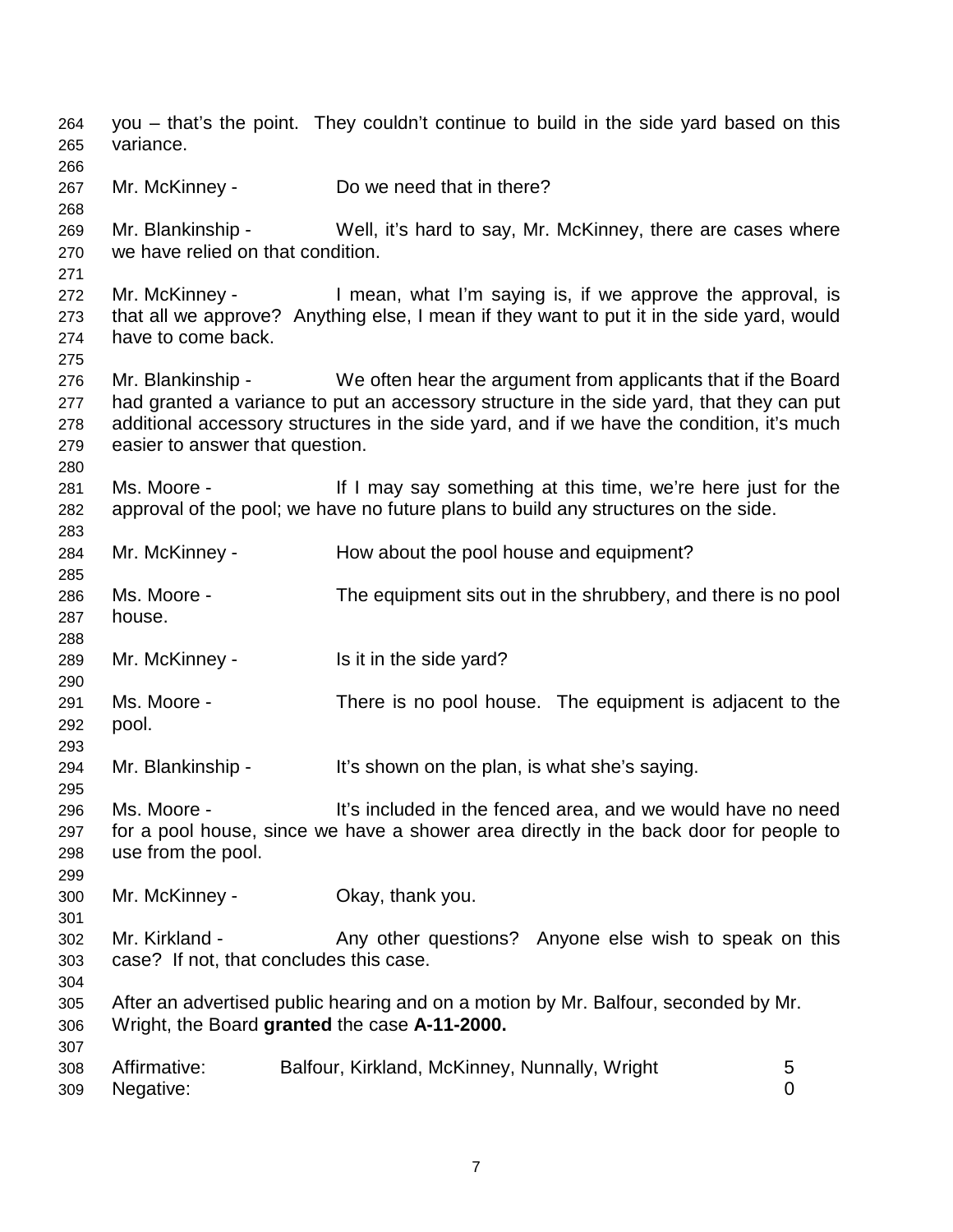- 310 Absent: 0
- 311

312 The Board **granted** this request, as it found from the evidence presented, that 313 authorizing this variance to allow an accessory structure in the side yard at 640 Walsing 314 Drive, subject to the following conditions, will not be of substantial detriment to adjacent 315 property and will not materially impair the purpose of the zoning regulations.

317 1. Only the improvements shown on the plan filed with the application may be 318 constructed pursuant to this approval. Any additional improvements shall comply with 319 the applicable regulations of the County Code.

320

326

337

340

344

347

349

316

321 2. If land disturbance will exceed 2,500 square feet, the requirements of Chapter 10 322 of the County Code apply. At the time of building permit application, the applicant shall 323 submit the necessary information to the Department of Public Works to ensure 324 compliance with the requirements of the Chesapeake Bay Preservation Act and the 325 code requirements for water quality standards.

- 327 **A 12-2000 SLA Construction** requests a variance from Sections 24-94 of 328 Chapter 24 of the County Code to build a single family dwelling at 329 5713 Drayton Drive (Eddleton Estates) (Tax Parcel 29-16-A-4), 330 zoned R-3C, One-family Residence District (Conditional) (Three 331 Chopt). The front yard setback and total side yard setback are not 332 met. The applicant has 35.25 feet front yard setback and 29.9 feet 333 total side yard setback, where the Code requires 40 feet front yard 334 setback and 30 feet total side yard setback. The applicant requests 335 a variance of 4.75 feet front yard setback and 0.1 foot total side 336 yard setback.
- 338 Mr. Blankinship Mr. Chairman, before we go on, we received three letters 339 regarding this case yesterday, so I've made copies, so just pass them down.
- 341 Mr. Kirkland Is the applicant here for this case? If you would, come 342 forward. Is anyone in opposition to this case? Have you seen these letters, ma'am? If 343 you would, raise your right hand and be sworn in.
- 345 Mr. Blankinship Do you swear the testimony you are about to give is the 346 truth, the whole truth, and nothing but the truth, so help you God?
- 348 Mr. Kirkland Would you state your name for the record, please.
- 350 Ms. Taylor I do. Mary Ann Taylor.
- 351 352 Mr. Kirkland - Have you turned in all your notices according to the County 353 Code? Okay, we have them. Okay, if you would, state your case. 354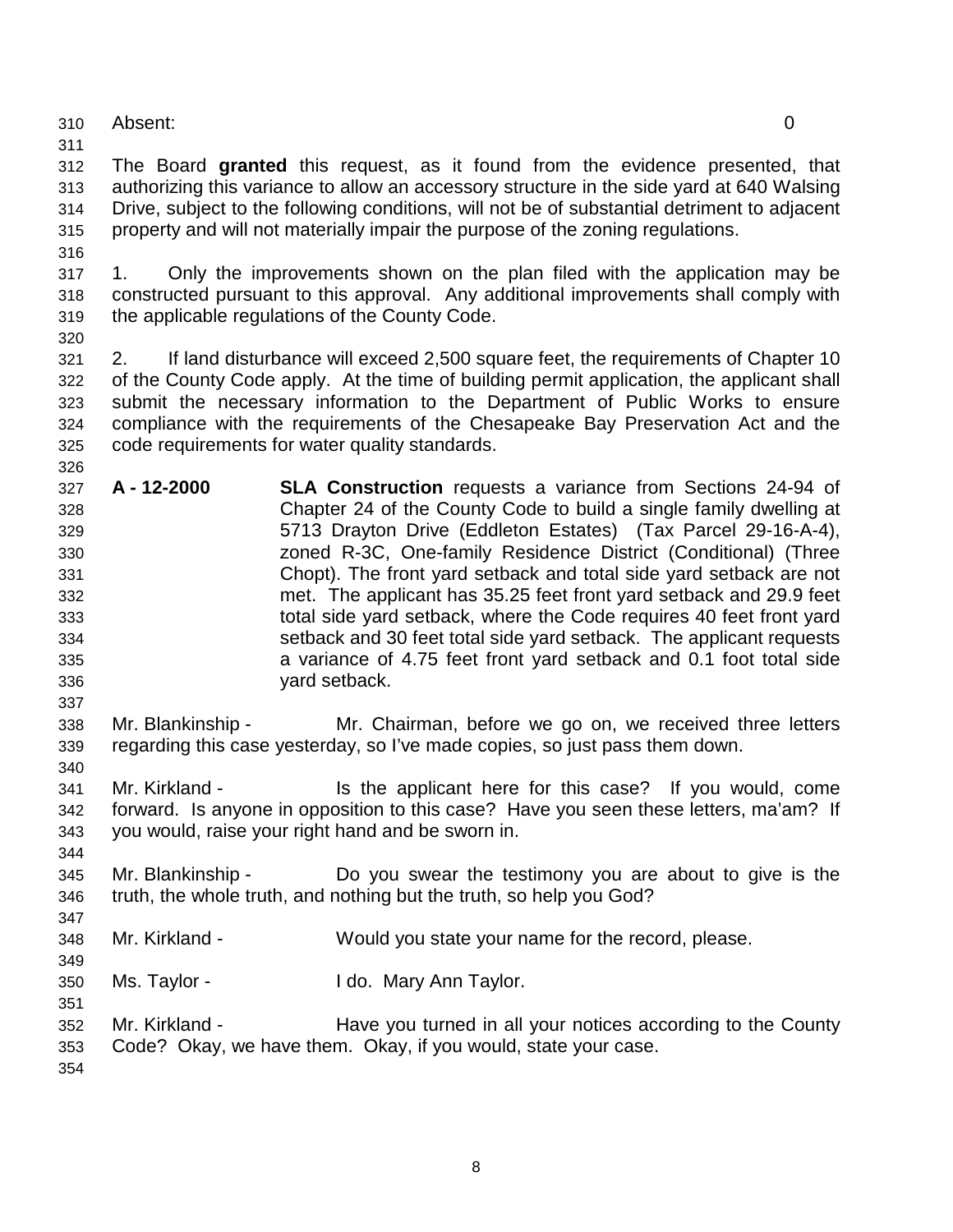355 Ms. Taylor - The house has been constructed, and the porch is there, at 356 5713 Drayton Drive, and that's what we're requesting the variance for, because it 357 exceeds, on the front setback we're over 4.75 feet we're short of meeting that setback, 358 and on the side line, we're 0.1 foot short of that requirement. The setback line passes 359 through the porch, that 4.75 feet. One of the letters that objected said the "proposed 360 porch," you know, so, I mean, this house and porch are already there. It is on a cul-de-361 sac; I imagine that was why it was sited incorrectly; we have gotten rid of the supervisor 362 who supervised this job, you know, but it was a little difficult to site, but he should have 363 been able to site it correctly, but it is short 4.75 feet. Some of the letters that we got 364 talked about the muddy conditions that are in the cul-de-sac, I mean the houses have 365 been under construction for about eight months, but we have had inclement weather 366 this winter. The setback violation doesn't seem to block anybody's view or cause any 367 traffic hazards. There are other houses in the neighborhood that do have porches, and 368 the houses seem to fit into the community, you know, look appropriate. I guess that's it. 369

- - 370 Mr. Kirkland Did you have a professional surveyor lay your house out?

372 Ms. Taylor - A professional surveyor looked at the plan, but it was just 373 sited by the site supervisor, and he actually did not go out and survey it until after the 374 house was on the lot. It was basically sited by the construction supervisor, who thought 375 he was in the setback limits; of course, the house itself was; the porch is the problem. 376 After it was constructed, it was 4.75 feet in violation. Being on a cul-de-sac, the line for 377 the survey, for the setback is a curved line, you know, so I imagine. You have the 378 finished survey?

- 380 Mr. Kirkland Yes ma'am, believe I do. Do you all also own lots 3 and 5?
- 382 Ms. Taylor That's correct.
- 384 Mr. Kirkland Is that developed?

386 Ms. Taylor - Yes, the homes are all 90% complete. Like I say, I'm a little 387 surprised that the neighbors wrote these letters; I mean, normal construction is six to 388 eight months, and of course, with bad weather, you know, it is muddy there. I don't 389 deny that at all; and we have had the trash there that we haven't been able to get off 390 because the lots have been so muddy, you know. Like I say, I'm quite surprised by 391 these neighbors; I don't know these neighbors; they don't appear to be adjoining lot 392 owners or whatever. I wish these people had of come to us if they seem to have a 393 problem, you know.

394

371

379

381

383

385

- 395 Mr. Balfour Some of these letters mention previous variances what 396 else has already been asked for and granted, Mr. Secretary?
- 398 Mr. Blankinship I'm not familiar with those variances.
- 399

397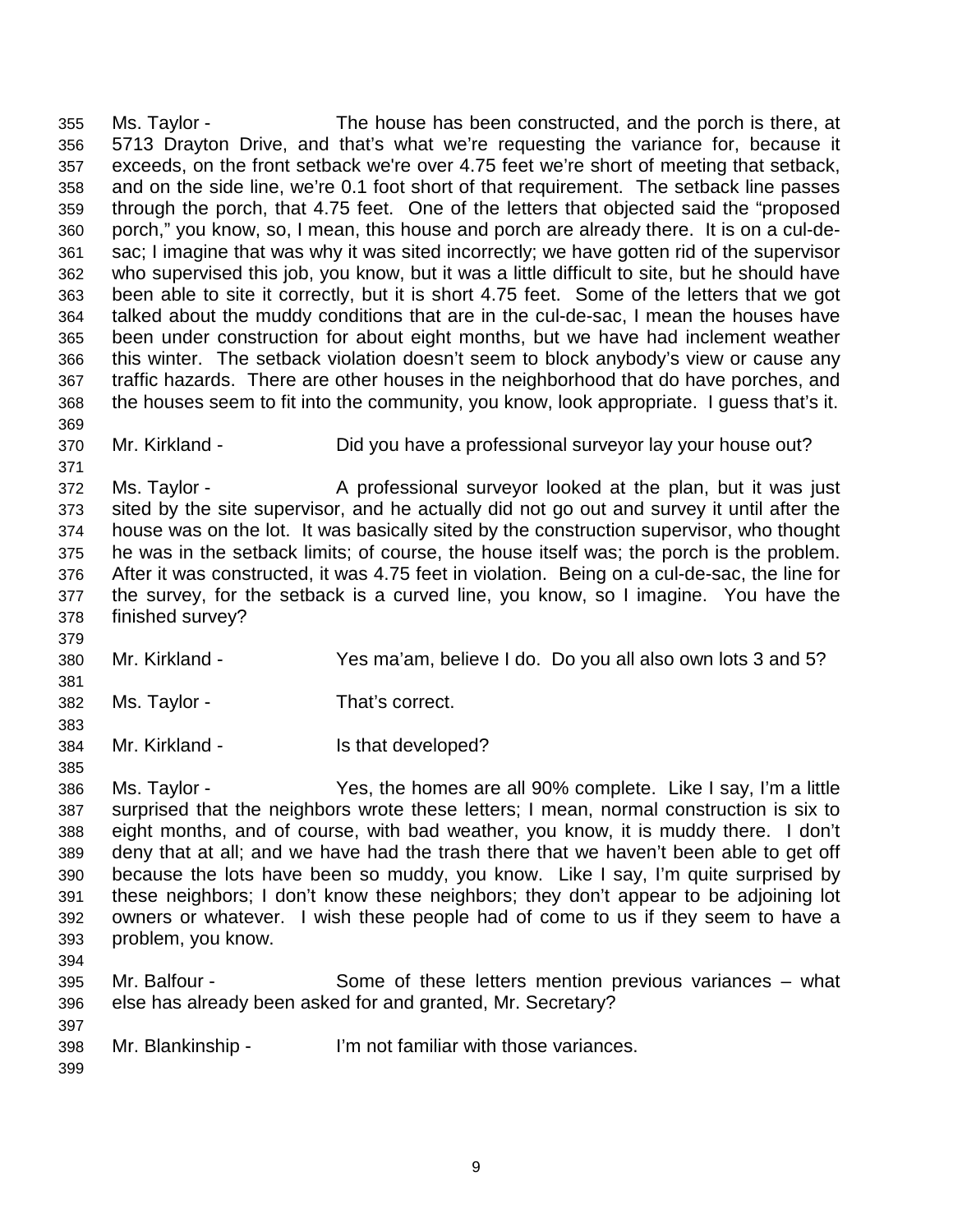400 Ms. Taylor - I don't know of any other variances. I've only been working 401 for SLA Construction since October, but this is the first variance that I know of that 402 we've requested. Unless they can tell us what variances they're referring to, I have no 403 knowledge of any other variances that have been given. 404 405 Mr. Balfour - So what you're asking is whether or not you're going to have 406 to remove the porch and just make a stoop, rather than a front porch? 407 408 Ms. Taylor - I beg your pardon? 409 410 Mr. Balfour - Is the essence of what you're asking us is to improve this 411 porch, rather than be limited to a stoop? 412 413 Ms. Taylor - That would be the only other option; most of the other 414 homes, lots of the homes in that neighborhood have built like a porch. A stoop would 415 look a little funny on that type of home, but that would be the option. 416 417 Mr. Wright - It appears that the setback line only affects part of the porch. 418 419 Ms. Taylor - Yes sir, one corner, right-hand corner. 420 421 Mr. Wright - Would you explain a little bit more how this happened – you 422 had plenty of room for the house to have been set back further from the street. 423 424 Ms. Taylor - Yes sir – the lot is sufficiently large enough; it was just an 425 incompetent construction supervisor, I'm afraid. I can't really tell you; I wasn't out there 426 on the job, except that the house was, well we did have a contract on the house, and 427 they requested that the porch be put on after the original plans, so it may have been just 428 one of those things they overlooked at the time, that it was going to exceed the setback 429 variation. 430 431 Mr. Wright - You don't have any information on the process, how you 432 went about determining the location of the house on the lot – was it done by surveyors? 433 434 Ms. Taylor - The surveyor did lay out the house; he did not go out and 435 actually see the house. 436 437 Mr. Kirkland - What was on the initial application? 438 439 Mr. Blankinship - I haven't seen the file, but it sounds to me that it was shown 440 on the building permit as complying with the code 441 442 Mr. Wright - Was the porch the same size on the application? 443 444 Ms. Taylor - I think it was a smaller porch, evidently. 445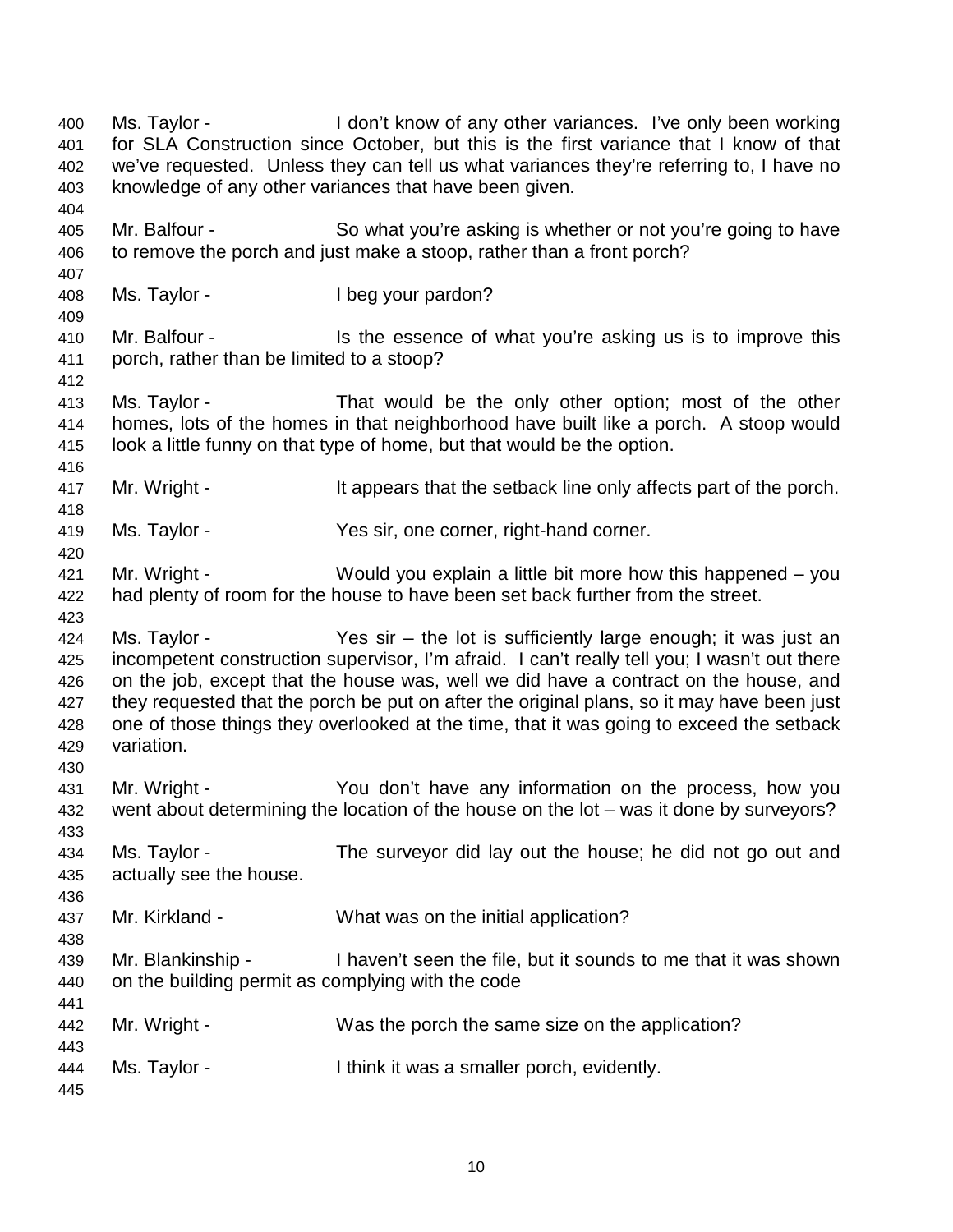446 Mr. Wright - So what you're saying is they changed it after they made 447 application? 448 449 Mr. Kirkland - Ma'am, if you'd like to speak, please stand and be sworn in. 450 451 Mr. Blankinship - Do you swear the testimony you are about to give is the 452 truth, the whole truth, and nothing but the truth, so help you God? State your name 453 please. 454 455 Ms. Carpenter - Cheryl Carpenter 456 457 Mr. Wright - Could you give us some more explanation, I mean this is 458 kind of fuzzy; I mean you come in here asking for a variance, but we don't have any 459 information. I'd like to know just how it happened. 460 461 Ms. Carpenter - Actually, I don't know how it happened. I know that when we 462 made the original application, that the porch was on there, but we had it sited out by 463 Engineering Designs; they went out there and they sited and said "this is where the 464 house is going to be." I think one of our biggest problems was, on this subdivision, 465 there was a special setback at 40 feet back, when all the other houses in that area were 466 at 35; it was only these five lots that were set back at 40 feet instead of 35 feet. 467 468 Mr. Wright - But you don't have any records or anything to show how the 469 house was stated? 470 471 Ms. Carpenter - Through Engineering Designs, we had them come out - 472 473 Mr. Wright - So you had an engineer work for your company? 474 475 Ms. Carpenter - Yes sir, we pay Engineering Designs, a surveying company. 476 The surveying company is called Engineering Designs. 477 478 Ms. Taylor - An outside contractor. 479 480 Mr. McKinney - Ms. Carpenter, did he actually come out and stake this out, 481 after you got the building permit? 482 483 Ms. Carpenter - I don't believe he did; I don't know; I can't honestly tell you. 484 He did it by plat plan. We had sent him the plat back and gave him the dimensions on 485 the house, and he plotted it out per plat for us, and sent the plat back to us, but as far as 486 physically going on the site, no, he did not, to put the stakes on the corners. 487 488 Mr. McKinney - But he sent you a survey back, and I'm sure he showed it set 489 back at 40 feet? 490 491 Ms. Carpenter - Yes sir, he did.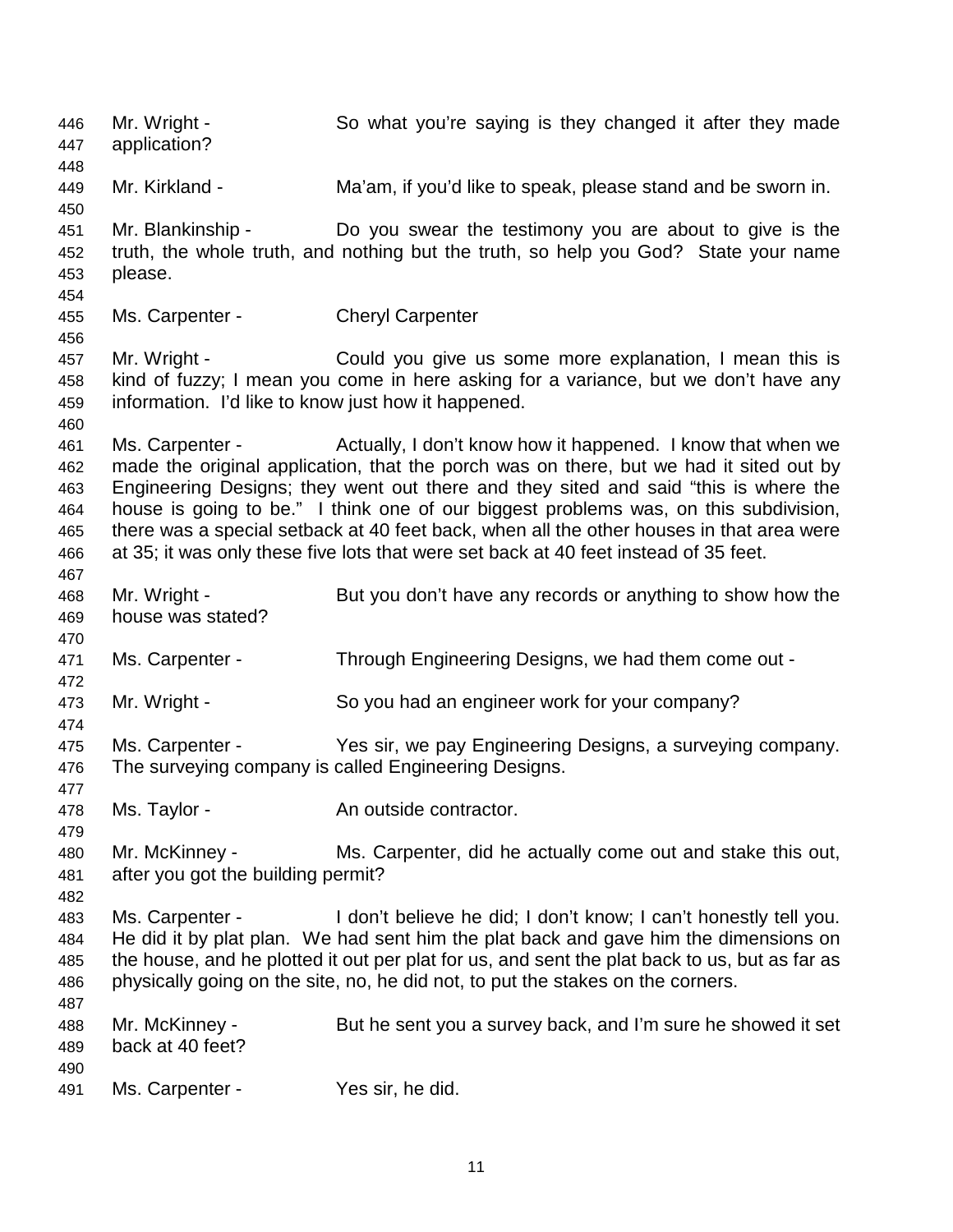492 493 Mr. Wright - So your superintendent on the job laid the house out, when 494 they dug the footing, but he got off because of the front porch. Looks like the problem 495 that the neighbors are complaining about is the fact that there's a lot of mess and mud, 496 which really doesn't have anything to do with the porch. When will this house be 497 finished.? 498 499 Ms. Carpenter - Actually, tomorrow – we're right at the point of completion on 500 it. 501 502 Ms. Taylor - Other than the grading, because it is muddy; I know it's dry 503 enough to get the trash off now; the grading, I don't know if the lot is dry enough, but as 504 soon as it is, of course, we take the machinery and get that mud and stuff straightened 505 out. 506 507 Mr. McKinney - Is Paul Rubis the owner of SLA Construction? 508 509 Ms. Taylor - Yes sir. 510 511 Mr. Kirkland - Any other questions? 512 513 Mr. McKinney - I'm seeing a picture of this house – how about the steps? 514 515 Ms. Taylor - The steps come down on the side, yes right there where the 516 little hand is, right in that area. This house was under contract, and this was……. 517 518 Mr. McKinney - You don't have any steps on the front? There should be 519 railing in the front. 520 521 Ms. Taylor - Correct. 522 523 Mr. Kirkland - Any other questions? Anyone else wish to speak on this 524 case? If not, that concludes the case. 525 526 Ms. Taylor - Thank you for your time. 527 528 After an advertised public hearing and on a motion by Mr. Wright, seconded by Mr. 529 Balfour, the Board **granted** the case **A-12-2000.** 530 531 Affirmative: Balfour, Kirkland, McKinney, Nunnally, Wright 5 532 Negative: 0 533 Absent: 0 534 535 The Board **granted** this request, as it found from the evidence presented, that 536 authorizing this variance of 4.75 feet front yard setback and 0.1 foot total side yard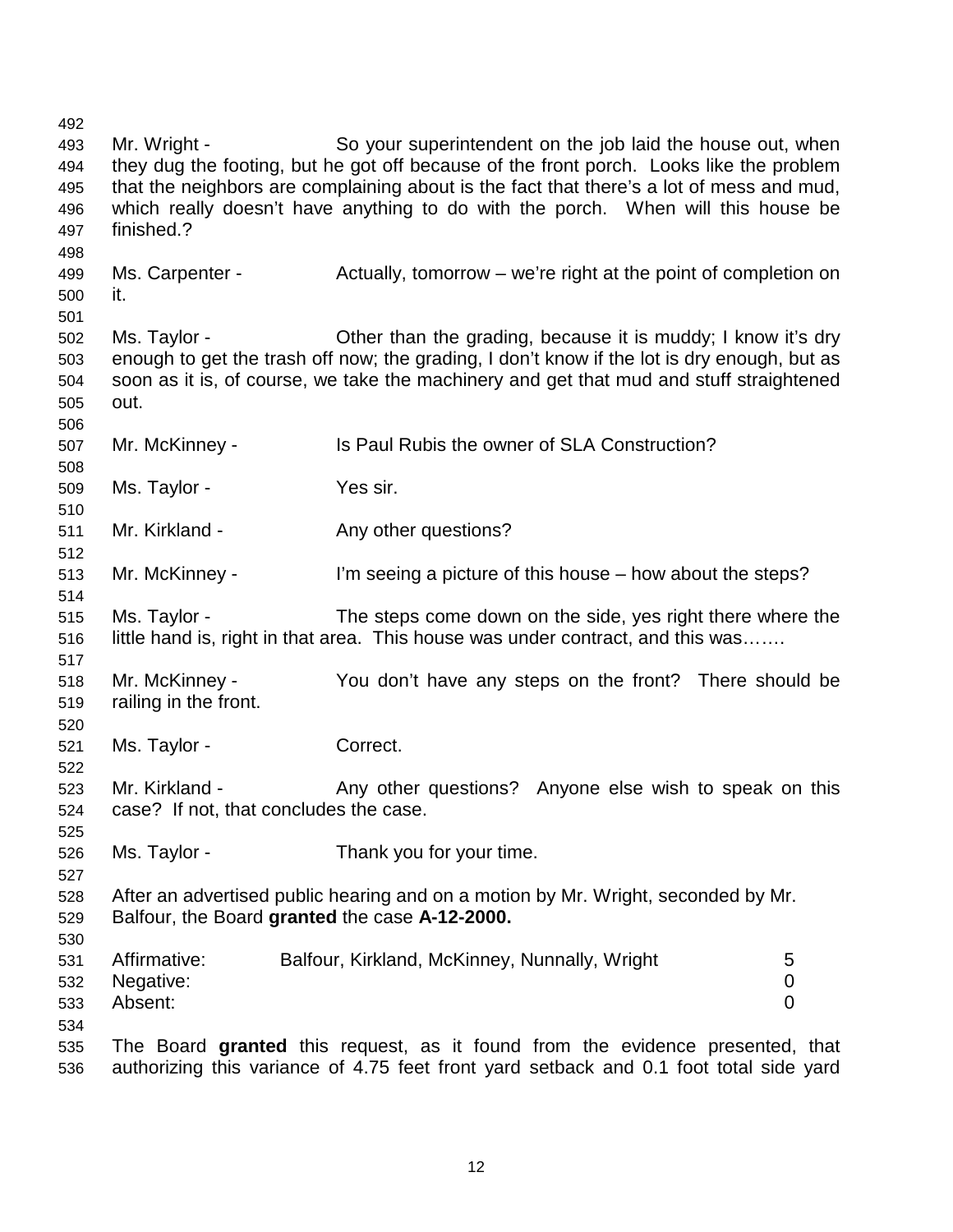537 setback, subject to the following conditions, will not be of substantial detriment to 538 adjacent property and will not materially impair the purpose of the zoning regulations. 539

540 1. Only the improvements shown on the plan filed with the application may be 541 constructed pursuant to this approval. Any additional improvements shall comply with 542 the applicable regulations of the County Code.

544 **A - 13-2000 Robert L. Poindexte**r requests a variance from Section 24-9 of 545 Chapter 24 of the County Code to build a single family home at 546 8806 Fordson Road (Tax Parcel 68-A-54), zoned R-3, One-family 547 Residence District (Three Chopt). The public street frontage is not 548 met. The applicant has 41.96 feet public street frontage, where the 549 Code requires 50 feet public street frontage. The applicant 550 requests a variance of 8.04 feet public street frontage.

552 Mr. Blankinship - Mr. Chairman, this is the other case, in which I received a 553 phone call late yesterday, suggesting that some issues that had occurred in the past 554 that we were not aware of – I've proposed two new conditions on the second page of 555 the new staff report that I'm passing out. One is just stating bluntly that he has to meet 556 the erosion and sediment control requirements. I believe he would be required to meet 557 them anyway, but I'm not sure exactly how the trigger on that would apply to this case, 558 so rather than the standard condition, we're just stating that he would have to meet that. 559 And condition # 3 is that the driveway would have to be paved. This is something that 560 the adjoining property owners felt strongly about asking for. I spoke to Mr. Poindexter 561 on the phone this morning, and he said he is not in agreement with that condition, so he 562 is probably going to want to discuss that with you some.

563

567

571

573

576

543

551

564 Mr. Kirkland - Okay, so everyone with the applicant come forward. Does 565 anyone else wish to speak on this case? They can be sworn in at this time. If not sir, 566 raise your right hand.

568 Mr. Blankinship - Do you swear that the testimony you are about give, is the 569 truth, the whole truth, and nothing but the truth, so help you God? State your name, 570 please.

572 Mr. Poindexter - I do. Robert Poindexter.

574 Mr. Kirkland - Have all notices been turned in according to the County 575 Code? We've got them. Okay, state your case.

577 Mr. Poindexter - On 8806 Fordson Road, I plan to build a single family home. 578 The public street frontage is not met, according to County laws. I currently have 41.96 579 feet public frontage, where the County requires 50 feet. I'm requesting a variance of 580 8.04 feet of public street frontage. I'd like to note also that back in 1996 that a similar 581 variance was approved.

582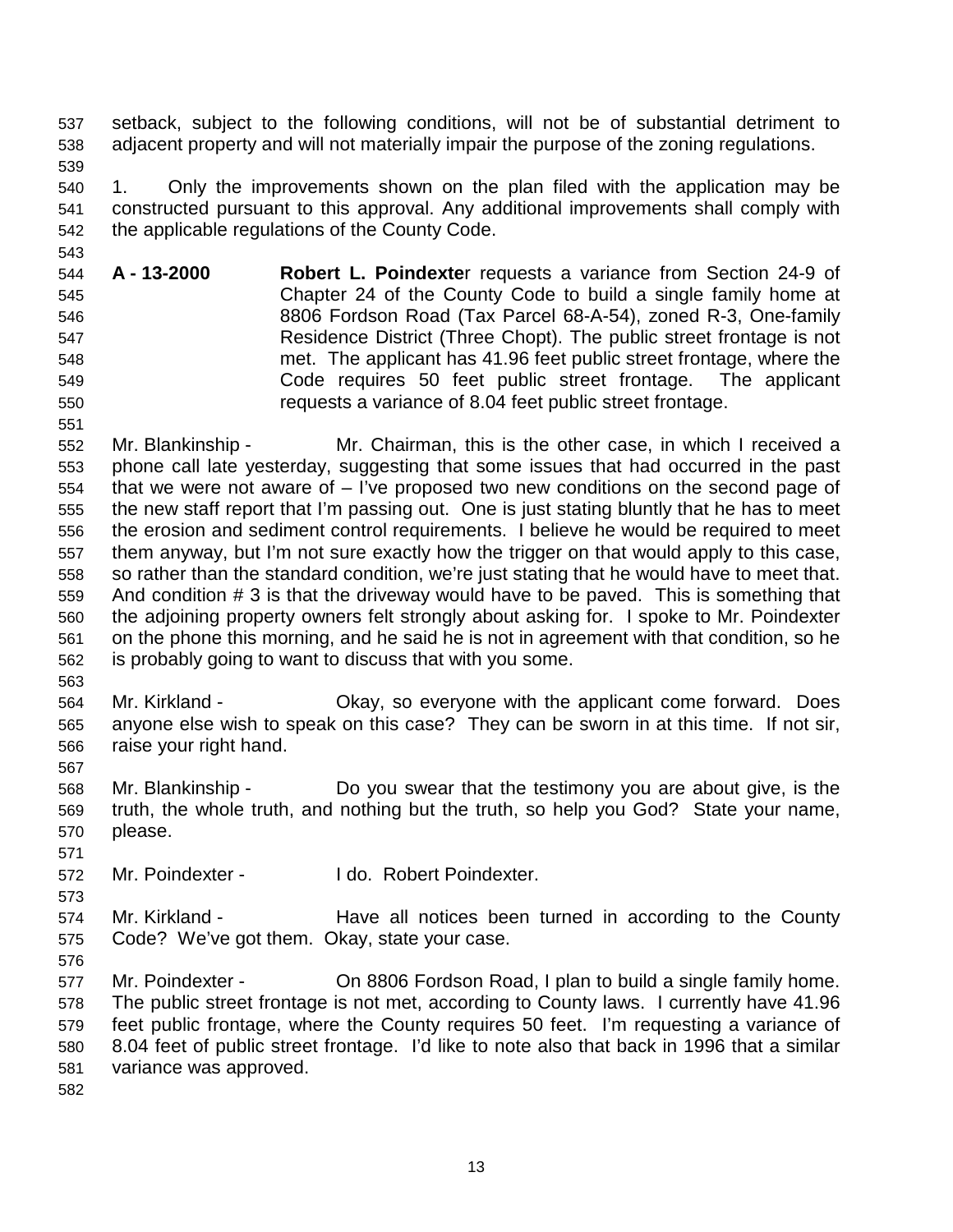583 Mr. Wright - What happened to the variance that was approved in 1996? 584 You just didn't build the house? 585 586 Mr. Poindexter - Yes sir, just didn't build a house at the time. 587 588 Mr. Kirkland - Did you own it then? 589 590 Mr. Poindexter - Yes sir – May of 1996 is when I purchased the land, but at 591 the time my family wasn't here – they were back in Roanoke, Virginia. So, about the 592 time they moved down, which was last year, I had to start plans this year to build on it. 593 594 Mr. Balfour - What was your reaction to the conditions, the new set of 595 conditions. 596 597 Mr. Poindexter - Well, the only reason I have problems with the conditions is 598 because I have pre-approved for a loan, and specified in that loan with the bank I didn't 599 have included pavement; I was going to put stone down in the driveway, instead of 600 actually paving it, as you look at my drawings, I've got 200 feet of pavement I would 601 have to pave from the road to the house. I would like to basically just… 602 603 Mr. Balfour - Over 70 yards, you're saying? 604 605 Mr. Poindexter - I think it's approximately about, somewhere around 150 feet 606 from the road, the way it's curved, going to the house. 607 608 Mr. Kirkland - I don't see a driveway in my plan; do you have one? This 609 driveway back here? Oh, I see it. 610 611 Mr. Balfour - Mr. Secretary, was the call you got related to the fact that the 612 neighbor had a paved driveway, so he wanted a paved driveway here? 613 614 Mr. Blankinship - The concern expressed was over run-off, storm water. 615 616 Mr. Balfour - Looks like a driveway might create more; I mean it's surface, 617 and water just rolls on a drive. 618 619 Mr. Kirkland - You plan for this driveway to be 20 feet wide? Ten feet 620 wide? 621 622 Mr. Poindexter - At least in theory; I'm not sure exactly what the standards 623 are. 624 625 Mr. McKinney - Mr. Poindexter, what type of driveway did you intend on 626 putting in? 627 628 Mr. Poindexter - Gravel.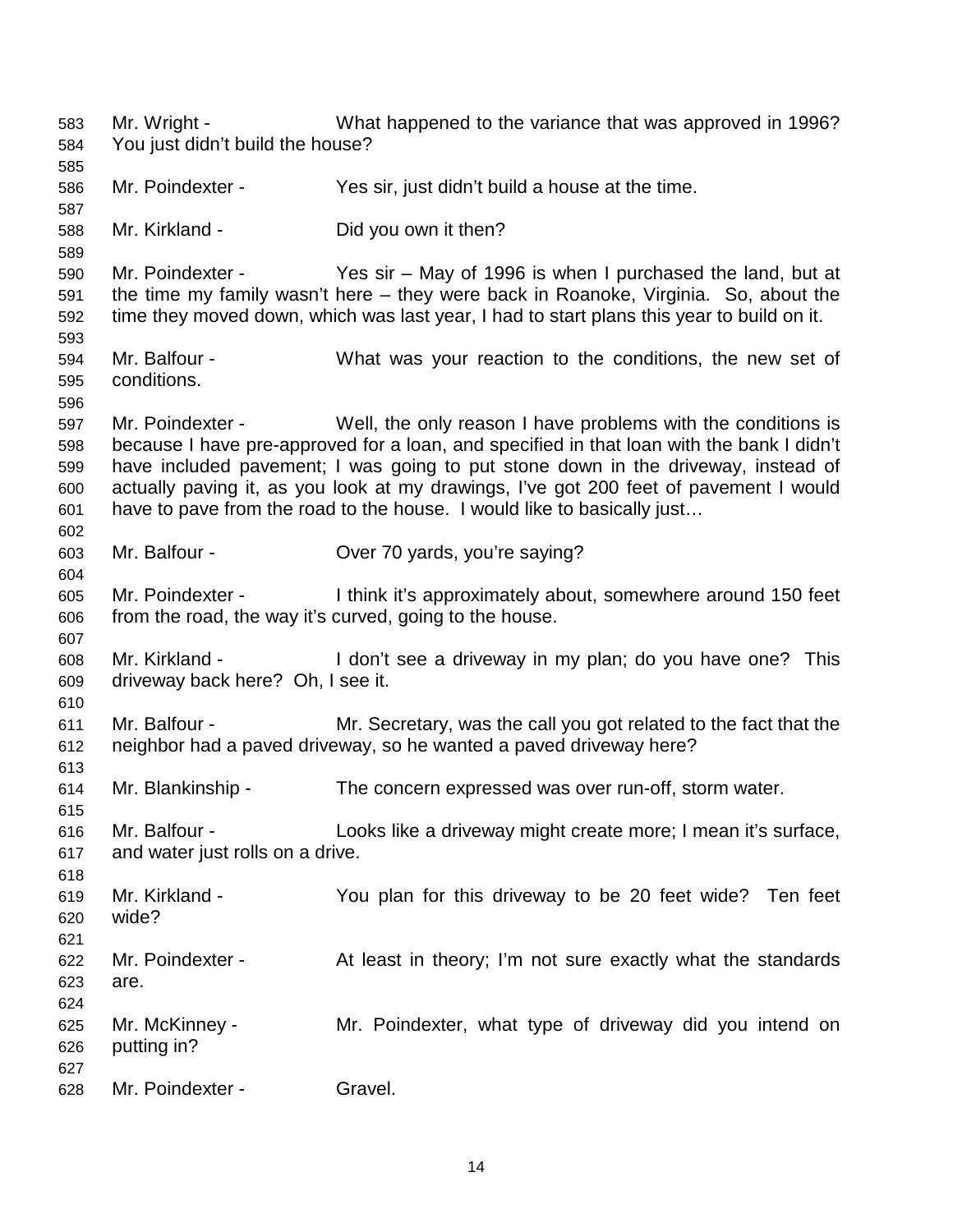629 630 Mr. Wright - Is there a garage on the house. Would the driveway run 631 right up to the garage – is that what you show there? 632 633 Mr. Poindexter - Yes sir, well it would be going to the, well, I'm not sure 634 exactly, yes, it's showing here, going right to the garage. 635 636 Mr. Wright - You going to have any area back of this area where you can 637 turn around and go back out. It doesn't show on this plat, and that would be a long way 638 to back up an automobile. 639 640 Mr. Poindexter - Well, probably right there at the end, probably gravel, where 641 you can actually turn around and come back out, right there at the edge of the house, 642 sir. I'd state too, in the neighborhood, I think there's a few houses also that have gravel; 643 there's not that many, but it's one or two maybe. 644 645 Mr. McKinney - Mr. Poindexter, when you bought this lot, were you aware 646 that it did not meet the requirements? 647 648 Mr. Poindexter - No sir, not at the time I didn't. I thought maybe, back in 649 1996, everything was taken care of. The realtor I bought the land from, he had just 650 purchased a variance, there is a variance back in 1996 that he got for this reason for his 651 road front, and so was approved previous, back in '96, so he said everything was 652 basically okay, which it was back then at the time, but I didn't build then, in the specified 653 time and was required. 654 655 Mr. McKinney - Was it approved with the driveway? 656 657 Mr. Poindexter - I do not know. 658 659 Mr. McKinney - Ben, was it approved with a driveway? 660 661 Mr. Blankinship - I don't believe there was a specific condition on that report. 662 663 Mr. Wright - What about the other proposed condition – have you seen 664 that  $# 4$  that they suggested? 665 666 Mr. Poindexter - I'm not too knowledgeable on # 4 as far as the roads and all. 667 I assume that the builder basically has to follow the standard erosions that he'd normally 668 submit when he built a house, is that correct. 669 670 Mr. Kirkland - Any other questions? Anyone else wish to speak on this 671 case? If not, that concludes the case. Thank you sir. 672 673 After an advertised public hearing and on a motion by Mr. Wright, seconded by Mr. 674 McKinney, the Board **granted** the case **A-13-2000.**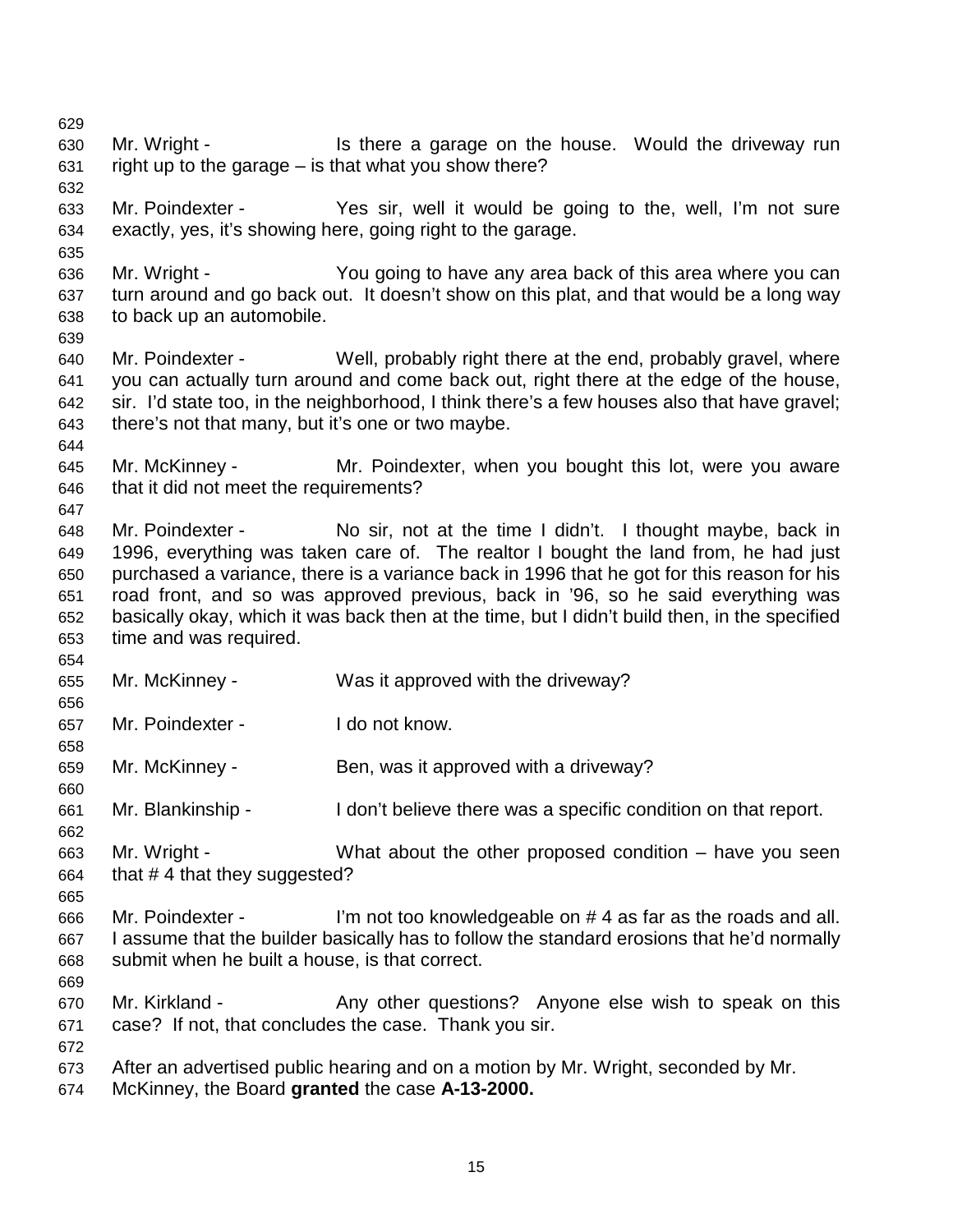675 676 Affirmative: Balfour, Kirkland, McKinney, Nunnally, Wright 5 677 Negative: 0 678 Absent: 0

679

680 The Board **granted** this request, as it found from the evidence presented, that 681 authorizing this variance of 50 feet public street frontage, subject to the following 682 conditions, will not be of substantial detriment to adjacent property and will not 683 materially impair the purpose of the zoning regulations.

684

688

697

706

709

712

685 1. Only the improvements shown on the plan filed with the application may be 686 constructed pursuant to this approval. Any additional improvements shall comply with 687 the applicable regulations of the County Code.

689 2. Road improvements, including curb and gutter and pavement widening, shall be 690 constructed across the lot frontage as required by the Department of Public Works. 691

692 3. The requirements of Chapter 10 of the County Code apply. At the time of building 693 permit application, the applicant shall submit the necessary information to the 694 Department of Public Works to ensure compliance with the requirements of the 695 Chesapeake Bay Preservation Act and the code requirements for water quality 696 standards.

698 **A-14-2000 HealthSouth of Virginia** requests a variance from Section 24- 699 94/93 of Chapter 24 of the County Code to build an addition to the 700 hospital at 7700 Parham Road (Tax Parcels 60-A-22 and -24), 701 zoned O-3, Office District (Brookland). The minimum side yard 702 setback is not met. The applicant has 0 feet minimum side yard 703 setback, where the Code requires 15 feet minimum side yard 704 setback. The applicant requests a variance of 15 feet minimum 705 side yard setback.

707 Mr. Kirkland - If you would, come down sir. Anyone else wish to speak on 708 this case? If you would, raise your right hand.

710 Mr. Blankinship - Do you swear the testimony you are about give is the truth, 711 the whole truth, and nothing but the truth, so help you God? State your names, please.

713 Mr. Hostetler - I do. My name is Steve Hostetler with Timmons 714 Engineering.

715

717

716 Mr. McCamy - My name is Mike McCamy; I'm with CLJ Architects.

718 Mr. Kirkland - Have all your notices been turned in according to the 719 County Code? We have them in the file. Proceed with your case.

720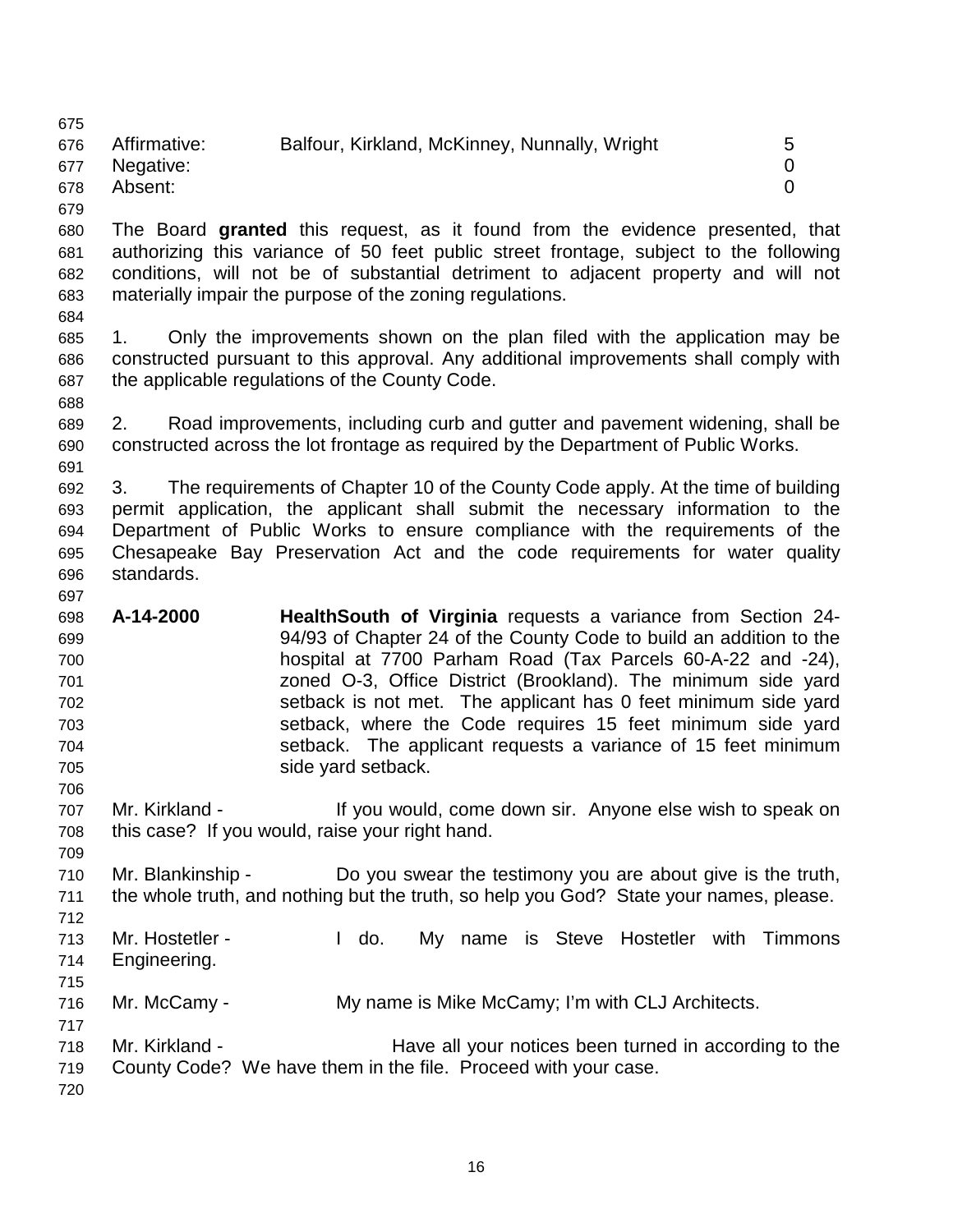721 Mr. Hostetler - As was stated previously, HealthSouth Medical Center is 722 located at 7700 Parham Road. If you walk out the front of this building, you can see it, 723 basically. And the McGuire Clinic is the building immediately adjacent to that; it actually 724 looks almost like one large structure as you pass it on the street, but it is two separate, 725 there are actually two separate entities that own those two facilities, and there's a 726 property line that runs in between those two buildings. They do share a lot of common 727 uses; there's actually a connecting corridor now that ties the two facilities together, and I 728 know that the doctors at McGuire Clinic use the facilities at the hospital, and a lot of the 729 hospital doctors have offices in the McGuire Clinic, so there's a lot of back and forth 730 interaction. What we are requesting is permission to construct an approximately 4600 731 square foot addition in the front corner of HealthSouth Hospital in the area right adjacent 732 to the connecting corridor. Essentially, it will envelope, it will take in that corridor and 733 wrap around the corner of the hospital. This does encroach on the 15 foot setback 734 based off of the property line that runs in between the two buildings, but both entities 735 are willing and in favor of this development and have signed the application for the 736 variance. And I think what we need to do is explain to you why, this is not an arbitrary 737 location for this addition, there are functional reasons for it, and I'd like to ask Mr. 738 McCamy to speak to that, to explain why it's sited like it is.

740 Mr. McCamy - Good morning. The reason we've chosen to locate in this 741 area is because currently, this corner of the hospital houses the diagnostic services for 742 the entire hospital. So patients needing either MRI or X-rays will go to this area. What 743 we're proposing is to expand the diagnostic area. So if we were to place this anywhere 744 else on the campus, is, if you were a patient and we brought you down, we would have 745 to shove you from one end of the hospital to the other to have diagnostic services. 746 Again, the doctors in MOB III share some of the services in the hospital, and so this 747 would also cause some problems for them as well. What we're trying to do is to 748 maintain one central area so that we can bring all the patients to that one area, they can 749 have whatever diagnostics they need run and then take them back to their room, or if 750 it's on an outpatient basis, allowed to leave then, rather than to have to shuttle them 751 around.

739

| 752 |                |                                                                   |
|-----|----------------|-------------------------------------------------------------------|
| 753 | Mr. Kirkland - | Is that single story?                                             |
| 754 |                |                                                                   |
| 755 | Mr. McCamy -   | Yes, it is single story.                                          |
| 756 |                |                                                                   |
| 757 | Mr. McKinney - | Where are your diagnostics being handled now?                     |
| 758 |                |                                                                   |
| 759 | Mr. McCamy -   | This corner here, right here. This area right here.               |
| 760 |                |                                                                   |
| 761 | Mr. McKinney - | Why can't you go up?                                              |
| 762 |                |                                                                   |
| 763 | Mr. McCamy -   | The structure is not built for that, and there is a second story. |
| 764 |                |                                                                   |
| 765 | Mr. McKinney - | You say the structure is not build for that?                      |
| 766 |                |                                                                   |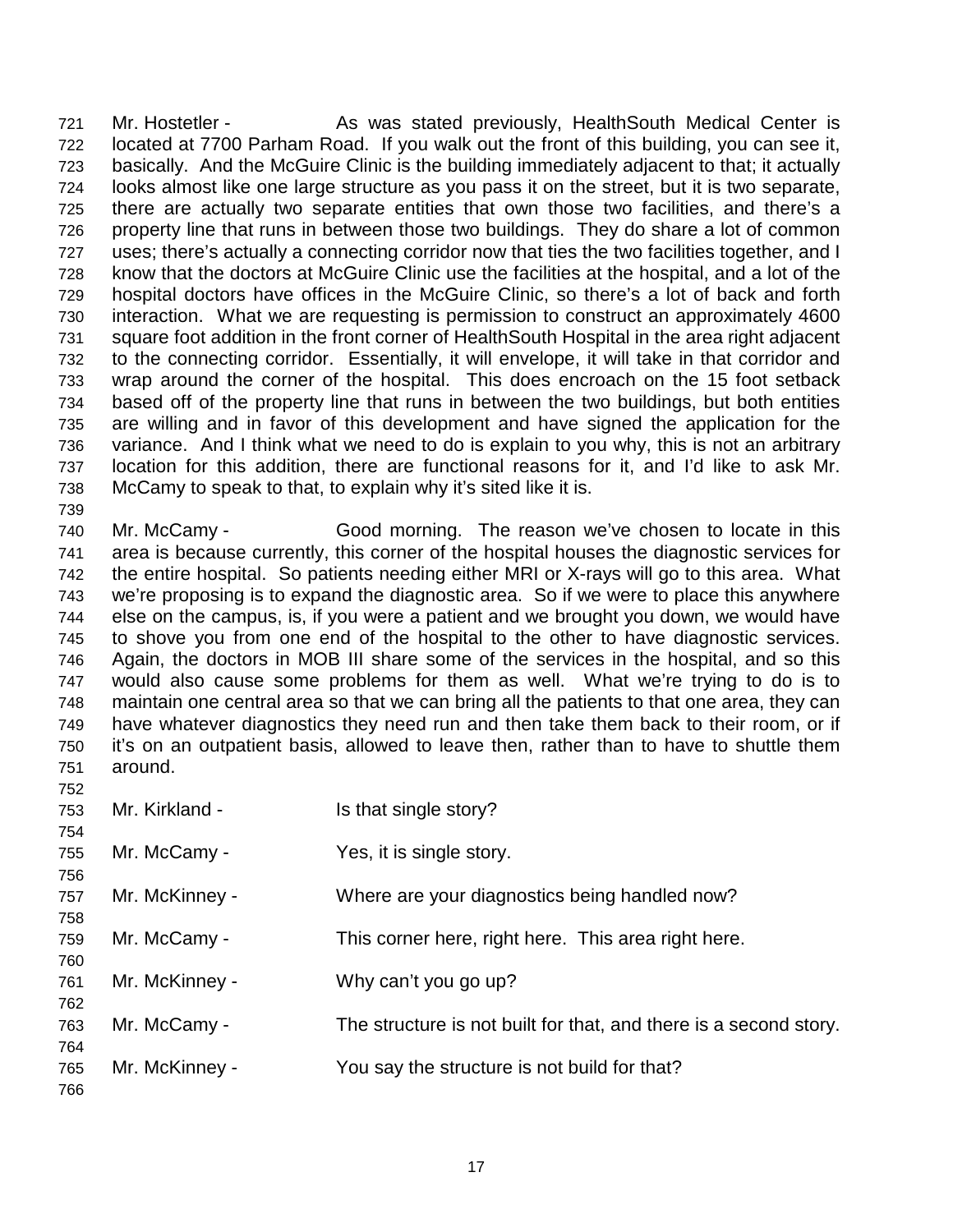767 Mr. McCamy - The structure was not constructed to allow for a second 768 story. Not only that, but the second story of the tower there, those are patient rooms. 769 770 Mr. McKinney - So you say the patients would not be able to see out of 771 those rooms? 772 773 Mr. McCamy - Right – you'd be eliminating all those rooms. 774 775 Mr. McKinney - Why would you be eliminating them? 776 777 Mr. McCamy - Because the Code requires that you have, that the patient's 778 room has a window, and if we eliminate those windows we eliminate those rooms. 779 780 Mr. Kirkland - Any other questions? 781 782 Mr. Balfour - I'm still confused looking at this map. Looking at the 783 diagram, I can see the parking lot, and it looks like maybe that building. I just can't see 784 why you need to connect the two. I've walked from one to the other to get an X-ray 785 before. What you're saying is, now you'll be able to walk under cover to get an X-ray, or 786 whatever it is. 787 788 Mr. McCamy - Oh no, what we're saying is – this area currently is where all 789 the diagnostics are housed now – 790 791 Mr. Balfour - Well no, because there's no building there – what do you 792 mean it's this area? 793 794 Mr. McCamy - It's right here, in this existing corner here – that's where the 795 diagnostics currently are, so that's where, what we're doing is expanding the current 796 diagnostic area. 797 798 Mr. Hostetler - And the buildings are connected, point to the right, 799 connected corridor, right that's a connecting corridor between two buildings. 800 801 Mr. Wright - Does that violate the ordinance to start with, that they're 802 connected? If they're owned by separate entities, and they're connected, how were 803 they built to begin with? 804 805 Mr. McCamy - This building was bought by HealthSouth some years ago. 806 It's my understanding a lot of this was done back, I think it was Humana that owned it 807 before, so there's been a symbiotic relationship between the MOB III and this hospital 808 for some years. 809 810 Mr. Wright - How was it done? 811 812 Mr. Blankinship - We don't know; it just appears to have been in error.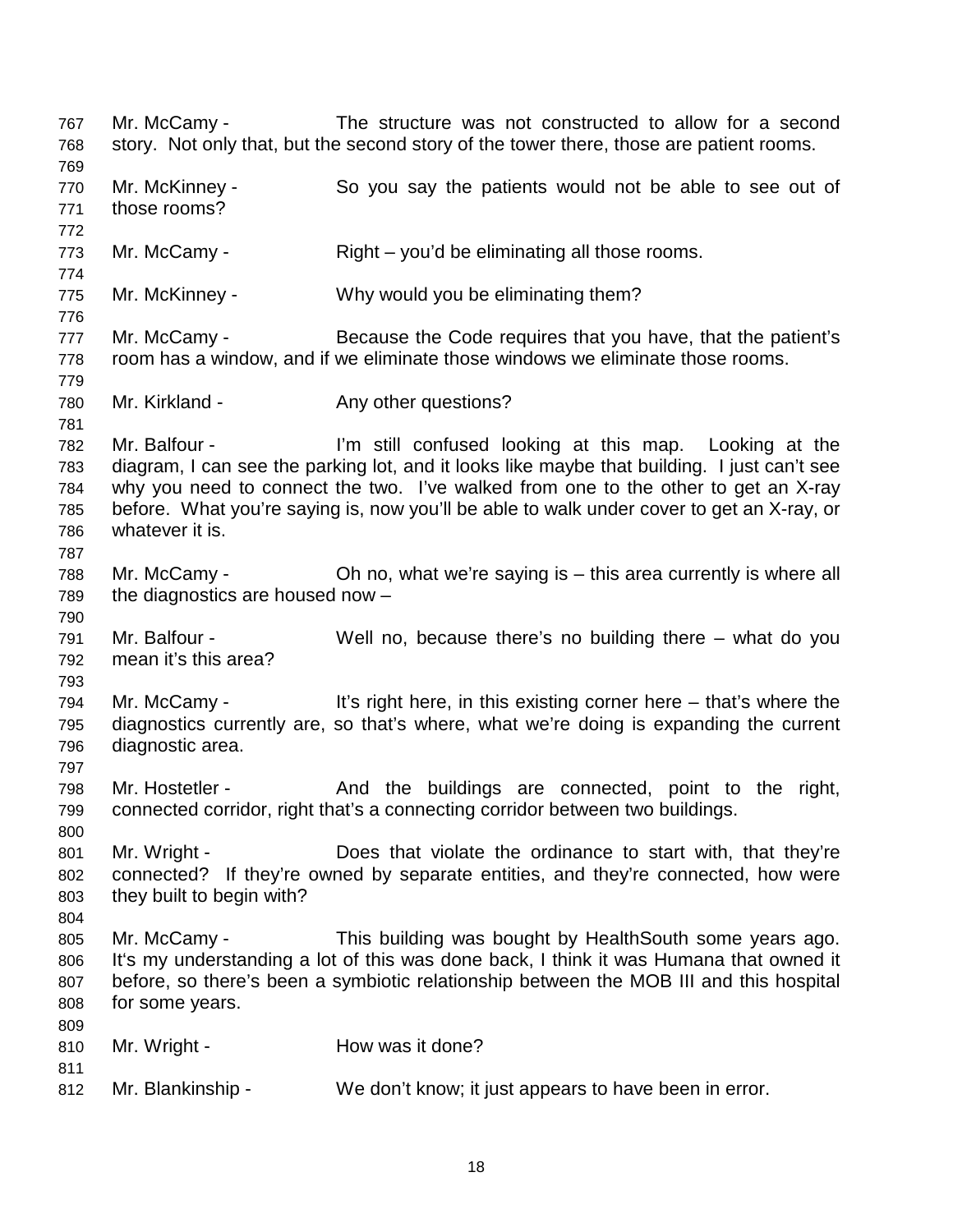| 813        |                                     |                                                                                                                                                    |
|------------|-------------------------------------|----------------------------------------------------------------------------------------------------------------------------------------------------|
| 814        | Mr. Wright -                        | So this would be just an extension of the error?                                                                                                   |
| 815        |                                     |                                                                                                                                                    |
| 816        | Mr. Blankinship -                   | This would be a rectification of the error.                                                                                                        |
| 817        |                                     |                                                                                                                                                    |
| 818        | Mr. Wright -                        | Depends on how you look at it.                                                                                                                     |
| 819        |                                     |                                                                                                                                                    |
| 820        | Mr. McKinney -                      | What kind of agreement would they have between the two of                                                                                          |
| 821        | them?                               |                                                                                                                                                    |
| 822        |                                     |                                                                                                                                                    |
| 823<br>824 | Mr. Blankinship -                   | We've required the other owner to become a party to this<br>application, and they have done that. Other than that, it's a contractual matter among |
| 825        | them.                               |                                                                                                                                                    |
| 826        |                                     |                                                                                                                                                    |
| 827        | Mr. Kirkland -                      | So you can enter the diagnostic center from both buildings?                                                                                        |
| 828        |                                     |                                                                                                                                                    |
| 829        | Mr. McCamy -                        | Yes. Well, you would enter the diagnostic center from the                                                                                          |
| 830        | hospital, just as it is now.        |                                                                                                                                                    |
| 831        |                                     |                                                                                                                                                    |
| 832        | Mr. Kirkland -                      | It would not touch the other building and join through?                                                                                            |
| 833        |                                     |                                                                                                                                                    |
| 834        | Mr. McCamy -                        | It would not join through. It would touch                                                                                                          |
| 835        |                                     |                                                                                                                                                    |
| 836        | Mr. Kirkland -                      | It would touch, but not connect?                                                                                                                   |
| 837        |                                     |                                                                                                                                                    |
| 838        | Mr. McCamy -                        | And there would be a tenant separation as required by                                                                                              |
| 839        | Code, to separate the two entities. |                                                                                                                                                    |
| 840        |                                     |                                                                                                                                                    |
| 841        | Mr. Balfour -                       | What kind of separation?                                                                                                                           |
| 842        |                                     |                                                                                                                                                    |
| 843        | Mr. McCamy -                        | It's a four-hour separation. There's a tenant separation                                                                                           |
| 844        | requirement                         |                                                                                                                                                    |
| 845        |                                     |                                                                                                                                                    |
| 846        | Mr. Balfour -                       | It's really connected to the building, as far as the patients are                                                                                  |
| 847        | concerned, is that right?           |                                                                                                                                                    |
| 848        |                                     |                                                                                                                                                    |
| 849        | Mr. McCamy -                        | But the connecting corridor is still there, right                                                                                                  |
| 850        |                                     |                                                                                                                                                    |
| 851        | Mr. Kirkland -                      | They have to walk out the connecting corridor, go in the                                                                                           |
| 852        |                                     | hospital, come all the way around to the diagnostic center, which has been enlarged,                                                               |
| 853        |                                     | and go all the way back around and go back through the building again. The two                                                                     |
| 854<br>855 |                                     | buildings would not be connected at the diagnostic center.                                                                                         |
| 856        | Mr. Balfour -                       | So you're not really solving a problem with this addition?                                                                                         |
| 857        |                                     |                                                                                                                                                    |
| 858        | Mr. Kirkland -                      | No, you're just making a bigger diagnostic center, is that how                                                                                     |
|            |                                     |                                                                                                                                                    |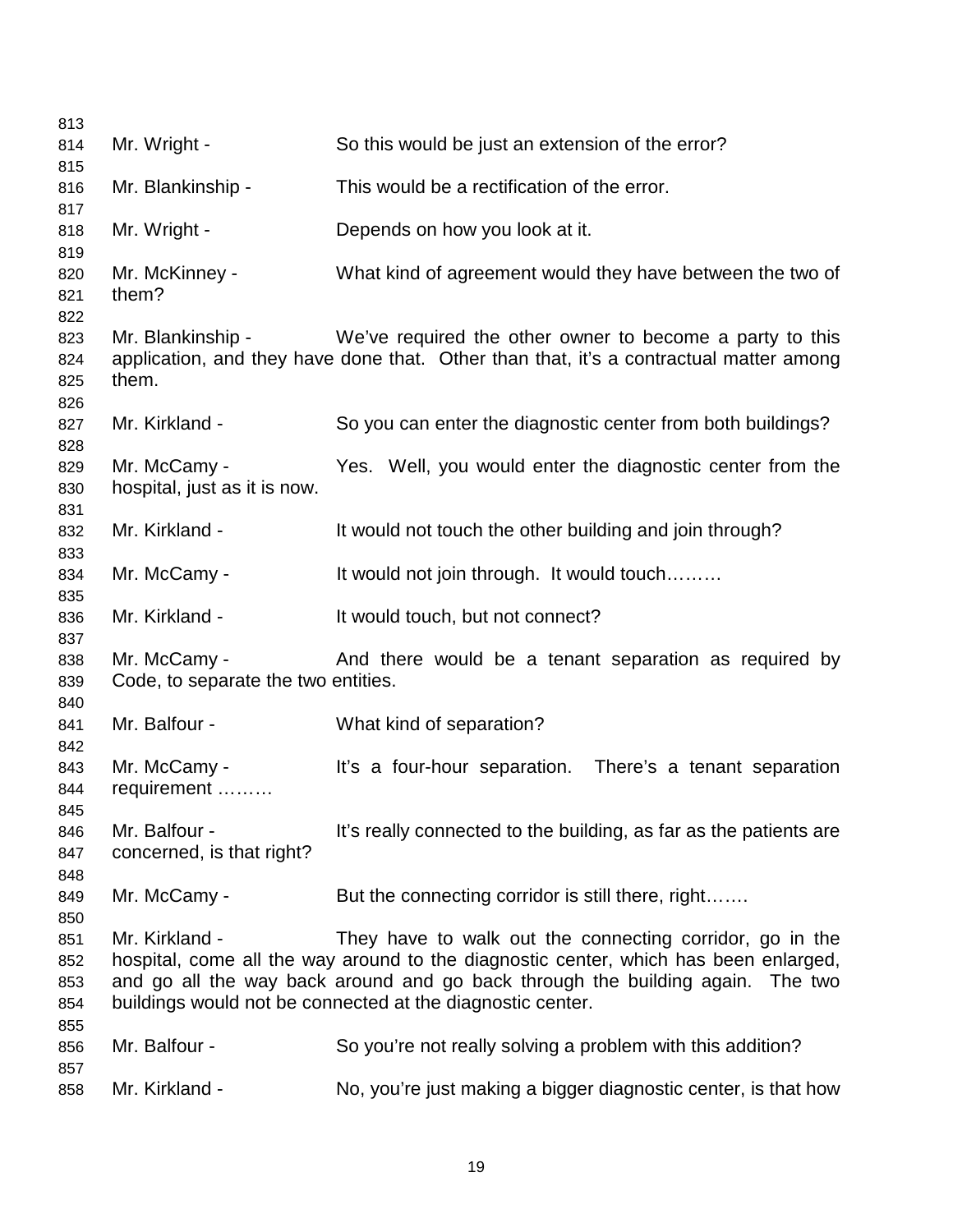859 I understand it, so more patients can use that one area? 860 861 Mr. McCamy - Right, that are in the hospital? 862 863 Mr. Kirkland - Right, that are in the hospital. 864 865 Mr. Balfour - But if you're stuck in the doctor's office, you've still got to go 866 outside to go around, so you're not really helping those guys at all, are you? 867 868 Mr. McCamy - Well, there is a connector that connects the two main 869 corridors of the hospital and the MOB III, so currently they're able, if anyone in the POB 870 III wanted to have diagnostic services will be able to pass through that connector. Our 871 primary concern is those patients in the hospital, and who come to the hospital, not 872 having to shuttle them from one end of the hospital to the other for all diagnostic 873 services. Certainly if you were a patient, you wouldn't want to have to be carted on a 874 gurney from one end to the other, and that's there primary concern; it's the welfare of 875 the patients. 876 877 Mr. McKinney - How many square feet is the existing building? 878 879 Mr. McCamy - It is approximately – the total square footage right now is 880 approximately 1.5 million square feet. 881 882 Mr. McKinney - No, I'm talking about in the diagnostic center. 883 884 Mr. McCamy - In the diagnostic area, existing itself, what we're proposing, 885 or what's existing now? 886 887 Mr. Kirkland - What's existing. 888 889 Mr. McCamy - Well, we've got about; it's about between four- and five 890 thousand feet. It's around four thousand square feet. 891 892 Mr. Kirkland - And you're adding what – forty-six hundred? 893 894 Mr. McCamy - Yes. Doubling it. 895 896 Mr. Wright - Looks like what we'll be doing is correcting the variance 897 already made. 898 899 Mr. McCamy - It does look like that. 900 901 Mr. Kirkland - Any other questions? Mr. McKinney? Anyone else? Yes 902 sir, come on down. Are you in opposition? 903 904 Mr. Lanoux - No sir, in support.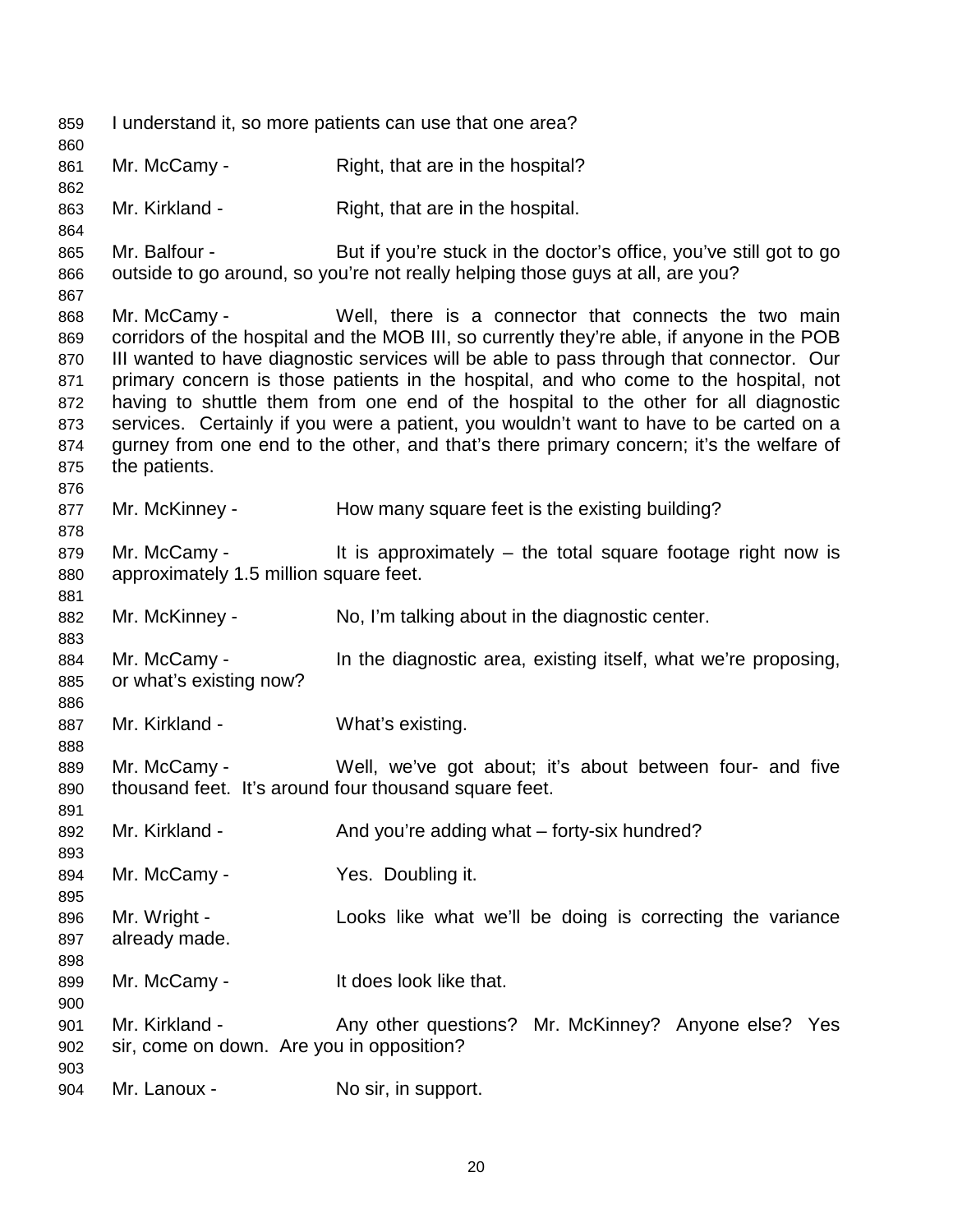905

906 Mr. Kirkland - Well, these gentlemen can sit down, and if you would, raise 907 your right hand. You weren't sworn in?

908 909 Mr. Blankinship - Do you swear the testimony you are about to give is the 910 truth, the whole truth, and nothing but the truth, so help you God. State your name, 911 please.

912 913 Mr. Lanoux - Robert Lanoux, with CLJ Associates, representing 914 HealthSouth. I just think it's important to note that the crux of this project is an addition 915 of services; it's not just a – it's an MRI addition; it's in addition to the modalities that are 916 in place currently in the hospital, so the idea is that an efficient addition is, that the best 917 location is here because it's an efficient addition to the existing facility, not to correct a 918 circulatory problem that exists, but to maintain efficient staff usage and space allocation 919 for the facility. It would make sense to, if you have a one-car garage, it wouldn't make 920 sense to add another one-car garage on the other side of your house; it's nothing more 921 complicated than that, architecturally, so the circulation from the adjacent MOB is 922 through the existing corridor connection, so there is no part of the program to remedy 923 any existing circulatory problem or provide any additional circulation from the existing 924 MOB; it's fine like it is, so you come in from the MOB, get into the existing facility, and 925 this is just a way to efficiently add access to new services offered by the facility. Thank 926 you.

- 
- 927

929

932

936

928 Mr. Kirkland - Anyone else? That concludes the case. Next case, sir.

930 After an advertised public hearing and on a motion by Mr. Wright, seconded by Mr. 931 Nunnally, the Board **granted** the case **A-14-2000.**

| 933 | Affirmative:  | Balfour, Kirkland, McKinney, Nunnally, Wright |  |
|-----|---------------|-----------------------------------------------|--|
|     | 934 Negative: |                                               |  |
| 935 | Absent:       |                                               |  |

937 The Board **granted** this request, as it found from the evidence presented, that 938 authorizing this variance of 15 feet minimum side yard setback to build an addition to 939 the hospital at 7700 Parham Road, subject to the following condition, will not be of 940 substantial detriment to adjacent property and will not materially impair the purpose of 941 the zoning regulations. 942

943 1. Only the improvements shown on the plan filed with the application may be 944 constructed pursuant to this approval. Any additional improvements shall comply with 945 the applicable regulations of the County Code. 946

| 947 | A-15-2000 | Teal/Centex Homes requests a variance from Sections $24-95(r)(3)$      |
|-----|-----------|------------------------------------------------------------------------|
| 948 |           | and 24-95(r)(5) of Chapter 24 of the County Code to build a single     |
| 949 |           | family home at 931 Ward Road (Stonewall Glen) (Tax Parcel 33-7-        |
| 950 |           | A-6), zoned R-2A, One-family Residence District and R-2AC, One-        |
| 951 |           | family Residence District (Conditional) (Fairfield). The lot width and |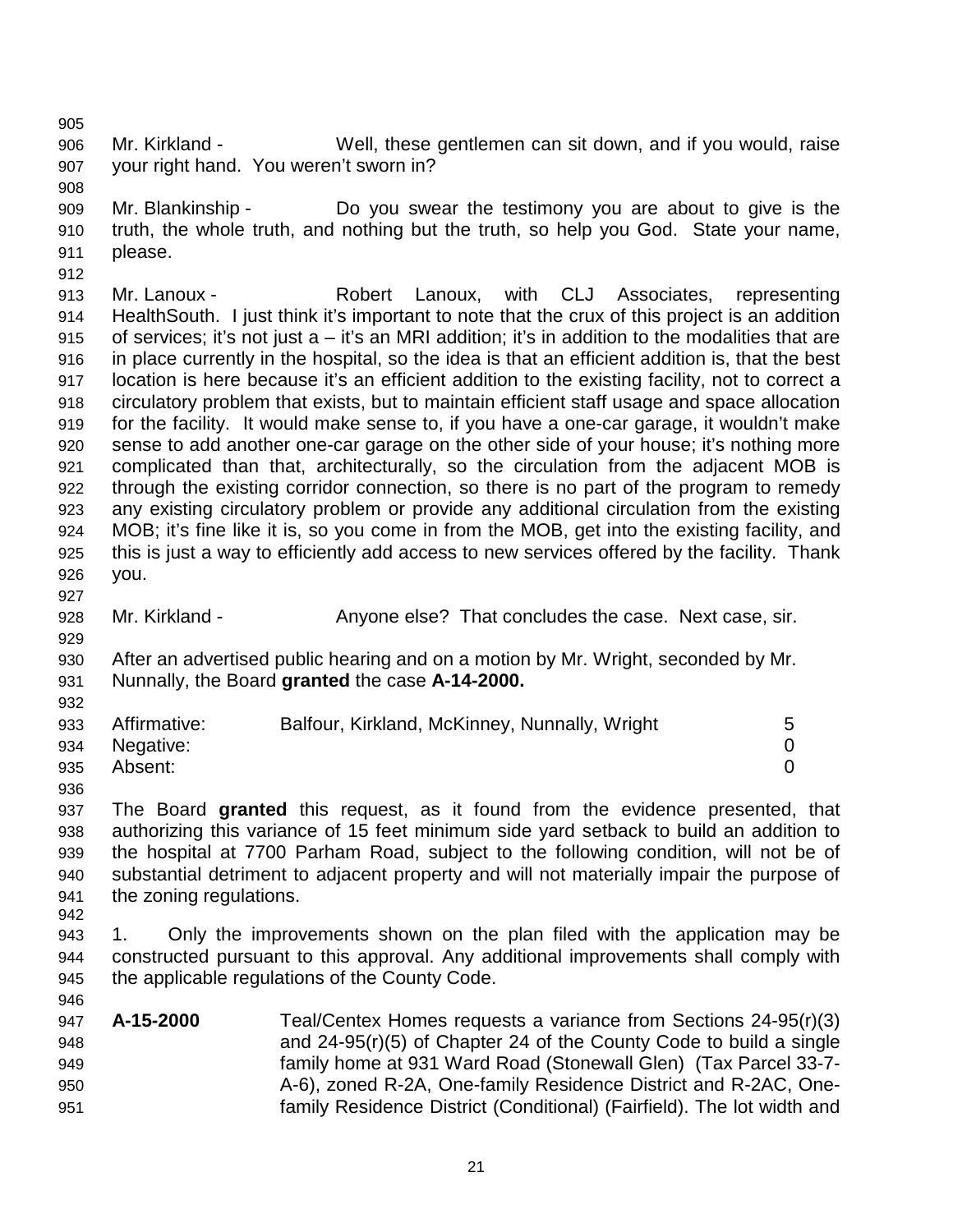952 public street frontage are not met. The applicant has 71.4 feet lot 953 width and 17.39 feet publi8c road frontage, where the Code 954 requires 80 feet lot width and 20 feet public road frontage. The 955 applicant requests a variance of 8.6 feet lot width and 2.61 feet 956 public road frontage.

- 958 Mr. Kirkland Is the applicant here for this case? Anyone else going to 959 speak? If you would, sir, raise your right hand.
- 961 Mr. Blankinship Do you swear the testimony you are about to give is the 962 truth, the whole truth and nothing but the truth, so help you God? State your name, 963 please.
- 965 Mr. Ketcham I do. Joe Ketcham.

967 Mr. Kirkland - Have all your notices been turned in according to the County 968 Code? Hang on a second; we've got to look for them. OK, sir, if you would, present 969 your case.

- 971 Mr. Ketcham As I said, my name is Joe Ketcham; I work for Timmons, and 972 I was asked by Teal Homes to represent them in this case. Initially I was asked by them 973 to fit a house, the house that you see on the plot plan here, on this particular lot. In an 974 attempt to do that, we discovered that the street frontage on this lot did not meet County 975 requirement. The County requires 20 feet; the street frontage is 17.39, so we're lacking 976 there. As a result of the narrowness of the lot in the front, by the time you put the lot on 977 there, adhering to the 80 foot building width line, the buildable area is really quite small. 978 So, as a result of that, Teal asked, well let me back up………By the time we discovered 979 this, Teal had already bought the lot, and rather than, I'm not sure what their options 980 were. I assume one of them was to go back to the developer and say that we can't get 981 a house on here because the street frontage is not per County Code. Rather than doing 982 that, they decided to go the variance route, and see if they could make a good situation 983 out of this. And that's pretty much why I stand before you now.
- 984 985 Mr. Wright - How is it that the County requires 20 feet public road 986 frontage? Is that a special deal for this?
- 988 Mr. Blankinship Because it's a cul de sac.
- 990 Mr. Wright Oh, a cul de sac is special, not your usual 50 feet frontage? 991 Did your firm lay this subdivision out?
- 993 Mr. Ketcham No sir, we didn't.
- 995 Mr. Wright You didn't. Well, Mr. Blankinship, when this subdivision was 996 approved, wasn't that checked, should have been checked?
- 997

987

989

992

994

957

960

964

966

970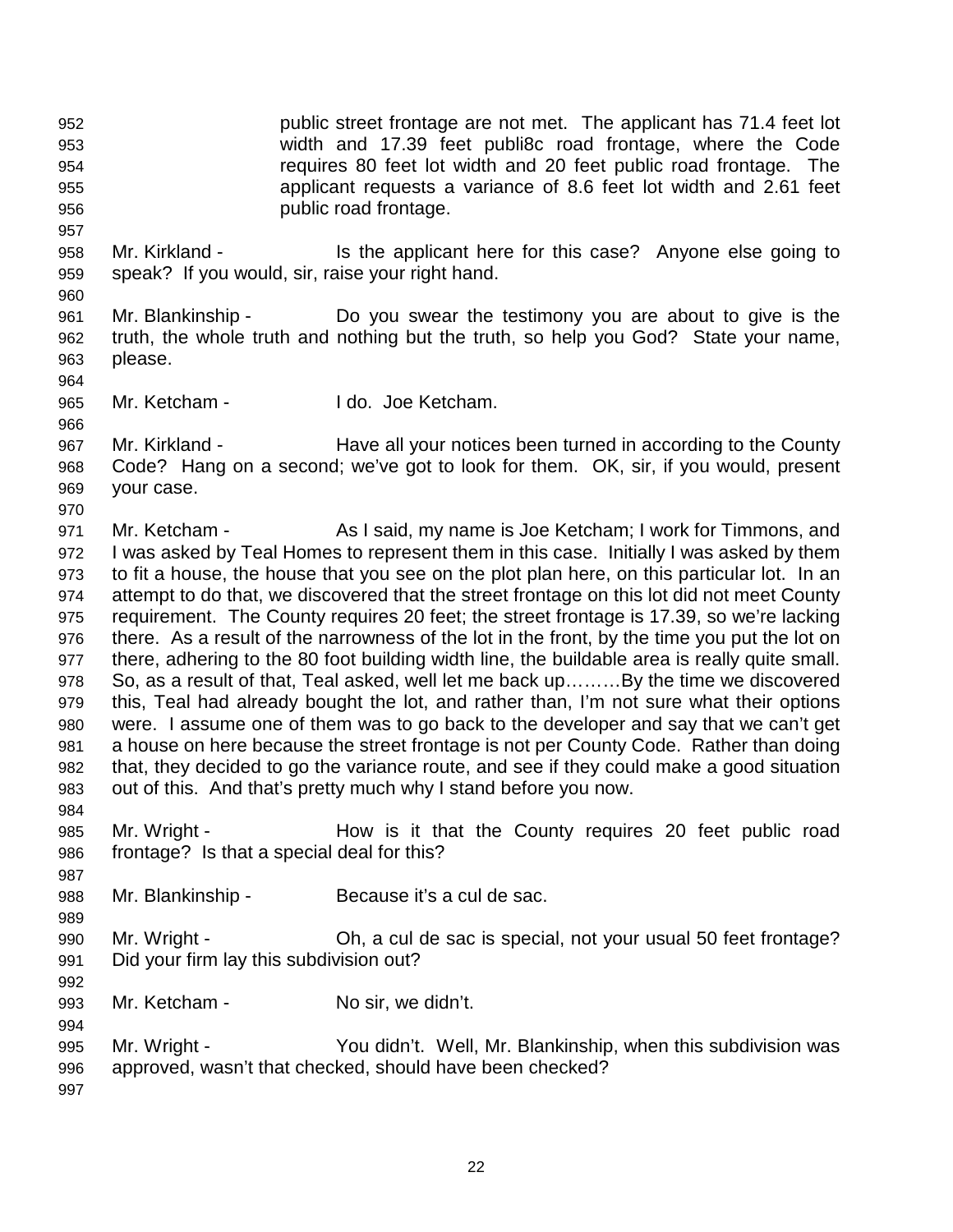998 Mr. Blankinship - Should have been. 999 1000 Mr. Wright - But evidently it wasn't. So the subdivision has been 1001 approved with this requirement? I guess somebody missed it? I guess being on a 1002 curve is not as easy. to check. 1003 1004 Mr. McKinney - Mr. Wright, it happens every day, happens every day. 1005 1006 Mr. McKinney - It does? So who released the subdivision? And we have 1007 the engineer's signature on it? Whoever laid the subdivision out. And the County 1008 reviews them, and it goes through all the processes; it's presumed that all the lots meet 1009 the criteria for the time they're built, then all of a sudden they may find one or two lots 1010 that are off and don't meet it, and they come up with this problem. 1011 1012 Mr. Balfour - I'm glad to see you don't have a flag lot stuck in there with a 1013 house behind it. 1014 1015 Mr. Kirkland - Any other questions? Anyone else wish to speak on this 1016 case? If not, sir, that concludes the case. 1017 1018 Mr. McKinney - Mr. Ketcham, you said you were with Timmons? 1019 1020 Mr. Ketcham - Yes sir. 1021 1022 Mr. McKinney - Timmons laid this out for Attack? 1023 1024 Mr. Ketcham - No sir, we did not do the design on the subdivision. 1025 1026 Mr. McKinney - Did you stake the houses on it? 1027 1028 Mr. Ketcham - We are staking houses on there, yes. This is proposed, so 1029 nothing has been staked on this particular lot. 1030 1031 Mr. McKinney I just wondered why you were here representing them. 1032 1033 Mr. Ketcham - I do their house stakings, basically. 1034 1035 After an advertised public hearing and on a motion by Mr. McKinney, seconded by Mr. 1036 Balfour, the Board **granted** the case **A-15-2000.** 1037 1038 Affirmative: Balfour, Kirkland, McKinney, Nunnally, Wright 5 1039 Negative: 0 1040 Absent: 0 1041 1042 The Board **granted** this request, as it found from the evidence presented, that 1043 authorizing this variance of 8.6 feet lot width and 2.61 feet public street frontage, subject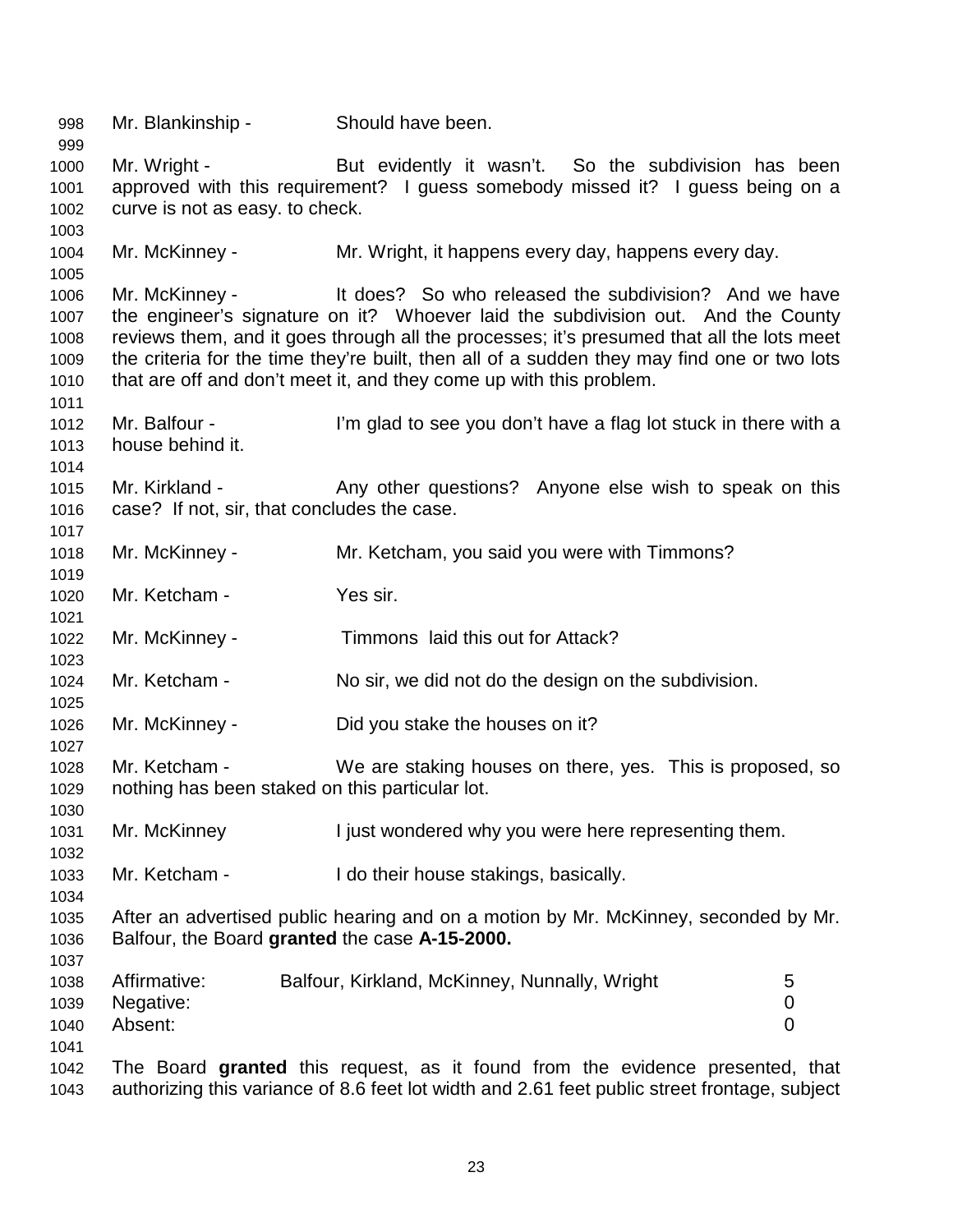1044 to the following conditions, will not be of substantial detriment to adjacent property and 1045 will not materially impair the purpose of the zoning regulations. 1046

1047 1. Only the improvements shown on the plan filed with the application may be 1048 constructed pursuant to this approval. Any additional improvements shall comply with 1049 the applicable regulations of the County Code.

1051 Mr. Kirkland - Next one, sir.

1050

1052

1060

1062

1064

1066

1069

1072

1053 **A - 16-2000 Constance C. Winn** requests a variance from Section 24-41(e) of 1054 Chapter 24 of the County Code to build a Florida room at 10507 1055 Red Maple Lane (Gayton Forest Townhouses) (Tax Parcel 78-14- 1056 FF-16), zoned RTH, Residential Townhouse District (Tuckahoe). 1057 The rear yard setback is not met. The applicant has 18 feet rear 1058 yard setback, where the Code requires 30 feet rear yard setback. 1059 The applicant requests a variance of 12 feet rear yard setback.

1061 Mr. Sprouse - My name is Wallace G. Sprouse, Jr.

1063 Ms. Winn - I'm Constance Winn.

1065 Mr. Kirkland - Would you raise your hands and be recognized, please.

1067 Mr. Blankinship - Do you swear the testimony you are about to give is the 1068 truth, the whole truth, and nothing but the truth, so help you God?

1070 Mr. Kirkland - Would you turn in your notices, please. Turn them in to the 1071 Secretary, right there on the corner. Okay, ma'am, and sir, would you state your case.

1073 Mr. Sprouse - Constance Winn here, would like to build a Florida room, 1074 and she bought the property in July of 1999. She was told by the association that, I 1075 guess, that governs the rules and regulations of Gayton Forest, and I think by the real 1076 estate people also, that she could build a Florida room in this area, and that's what it, I 1077 think 2 had been approved at that time by the County. The setback rules and 1078 regulations are the same for the whole area; every one of them is the same; all of them 1079 have a 30-foot setback. And that was pertinent to her buying this place, so she could 1080 actually turn this deck that's located on the back into a Florida room. Anyway, so 1081 therefore she got that as a mindset, when she bought it, that she could do this. I guess 1082 she was unaware that that was just what the association was proposing. Actually she 1083 was under the assumption that the County was in conjunction that that was fine also, 1084 but that obviously wasn't quite what the story was, that she needed to get a variance. 1085 Anyway, she is 66 years old, and she has an existing deck which would be unusable 1086 space, which is too hot in the summertime, and too cold in the wintertime for her to use. 1087 She wants to be able to use the space with an attractive, useable room, which would be 1088 the Florida room. In the association bylaws in March of 1999, deck enclosures would 1089 be allowed. This is what she also received this, a thought process for her, there were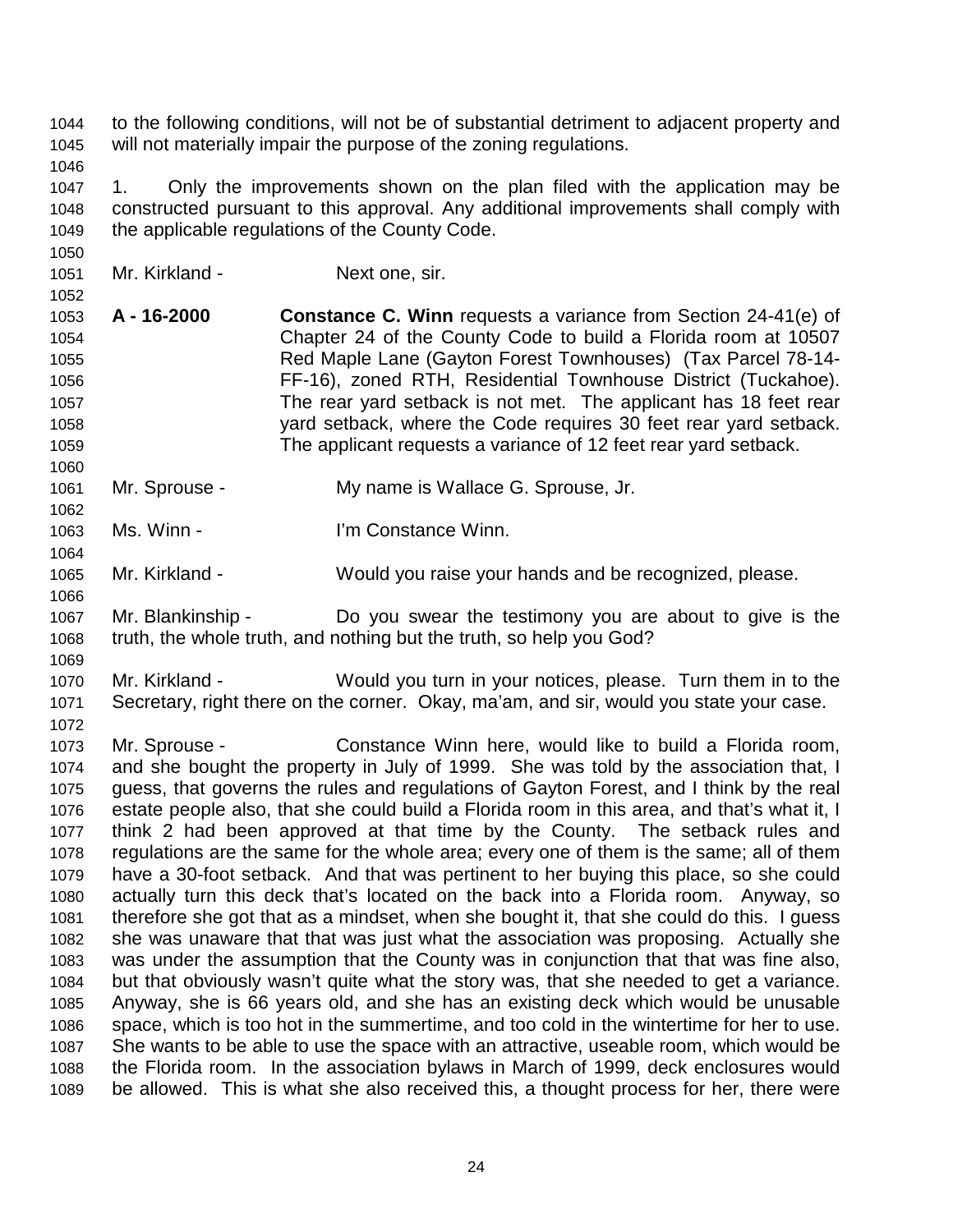1090 two types that were being allowed, they were allowing to do Florida rooms, they were 1091 saying like at a \$30,000 price tag. They were talking about they could do a more 1092 economical product where, I guess they just enclose the actual decks, which is not what 1093 she wants to do. She wants to do it with a full brick enclosure, foundation, make it 1094 attractive, a glass room, dry walled, and they, of course, with approval of the County, 1095 this is conditioned by the association. Of course what's obvious is you have to have the 1096 County's approval also. But other variances, and then we were asking also what did the 1097 County think about it, and they said well, it didn't seem to be any problems as far as ya'll 1098 were concerned, I say ya'll as being the zoning department. Other variances, there 1099 were 2, when I went to the County to check it out, there were 2 other variances, on April 1100 22, 1999, for the exact same thing in the exact same neighborhood. Case A-54-99 was 1101 Robustelli, that's at 10506 Red Maple Lane; case A-55-99, that's at 10500 Red Maple 1102 Lane for Joe Teefy, is also President of the association, he's who I spoke to about this. 1103 1104 Mr. Wright - What is the size of the present deck? 1105 1106 Mr. Sprouse - The existing deck, if you can see the picture there, comes 1107 out, can we flip back to that picture. Right now it comes out at 8 feet at this moment 1108 right now, and we want to come out 12 feet. 1109 1110 Mr. Wright - She wants to come out 4 more. 1111 1112 Mr. Sprouse - Yes sir, but the way it's set up, again, I've not done too much 1113 with townhouses. Every townhouse, all in this whole subdivision, they all have the 1114 same setback, and they're all built to the maximum limit of, and the way I understand it, 1115 the decks can protrude into the setback, so every one of them is 30 foot rear setback for 1116 every townhouse in the whole subdivision, and the deck protrudes into it, so therefore 1117 precedent had been set where the association is the one who even suggested it to 1118 Connie, Constance Winn here when she was about buying it, about building a Florida 1119 room, well, you could turn that into a Florida room, and so that was quite attractive to 1120 her in buying it, so she bought it with the understanding that she could do it, but what 1121 she didn't understand was she thought she had to get approval from the association. 1122 She didn't realize, obviously, that she would have to go through and get a variance and 1123 approval from you also. 1124 1125 Mr. McKinney - Mr. Sprouse, do you have that in writing? 1126 1127 Mr. Sprouse - Do I have what? 1128 1129 Mr. McKinney - Do you have that in writing. I mean we hear a lot of hearsay 1130 here, but you say the association did this, and they did that……….. 1131 1132 Mr. Sprouse - Well, yes sir, actually I do have that in writing. Yes I do. 1133 1134 Mr. McKinney - I don't know by what authority they had to do that, and

1135 mislead her.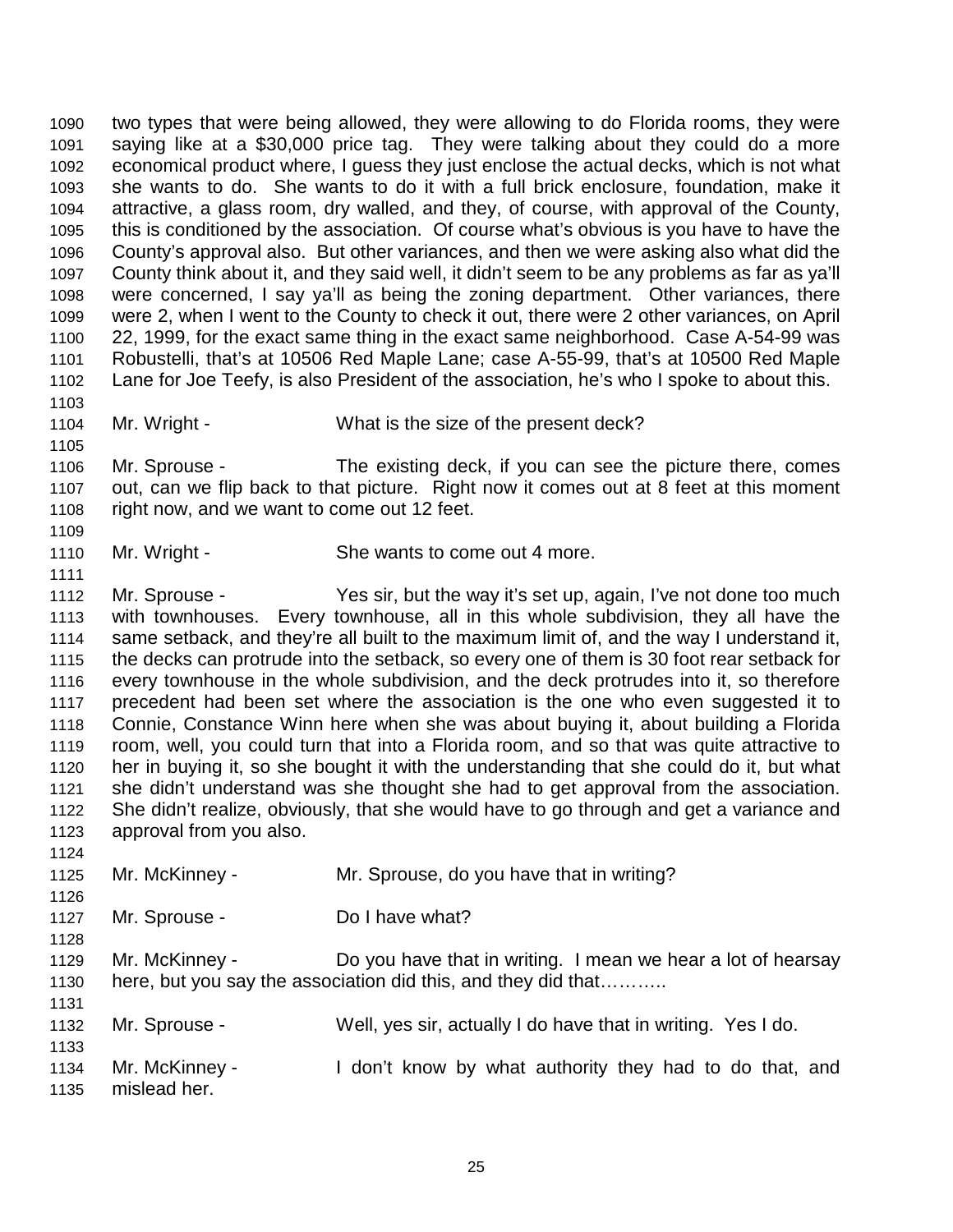1136 1137 Mr. Sprouse - Yes sir, well I understand thoroughly. Well, one of the 1138 thought processes is Joe Teefy, which is President of the association. He has done the 1139 exact same thing. 1140 1141 Mr. McKinney - That's Big Joe Teefy? 1142 1143 Mr. Sprouse - Yes, he's in the process of completing one himself; I brought 1144 pictures of that is you're interested. 1145 1146 Mr. Wright - Well the policy on that is that each case stands on its own. 1147 1148 Mr. Sprouse - Correct, and we understand thoroughly; we understand 1149 thoroughly. 1150 1151 Mr. Wright - So we have to consider each circumstance, what's behind it, 1152 how much open space there is, there are a lot of factors that we have to consider 1153 1154 Mr. Sprouse - Yes sir, I understand. I understand thoroughly. 1155 1156 Mr. Wright - We just can't say that because somebody else got one, this 1157 case is exactly like it. 1158 1159 Mr. Balfour - Mr. Blankinship, I noticed that your staff report states, 1160 "requests of this type have become so common that the staff is considering 1161 amendments to the zoning ordinance." Am I to assume that means you are considering 1162 amendments that would allow these without having to get a variance? 1163 1164 Mr. Blankinship - It's being discussed, but it hasn't gone to the Commission 1165 yet. 1166 1167 Mr. Balfour - Is that another way of saying to us, though, which I guess 1168 perhaps they are, that if we were to deny it, they could come back in a year if they 1169 change the zoning ordinance, or they wouldn't have to I guess, but they'd have to wait a 1170 year. 1171 1172 Mr. Blankinship - Well, as you know, the State Code requires you to make a 1173 finding before you bring a variance, that the conditions that bring a variance to you, are 1174 not of such a general nature that they should be addressed with an amendment rather 1175 than a variance, and we're just trying to address that requirement in the State Code. 1176 1177 Mr. Balfour - I understand you, now but you said earlier there's no 1178 hardship, in the staff's opinion, but then your last sentence said that we're considering 1179 making a change. 1180 1181 Mr. Wright - The idea would be that you're going to take into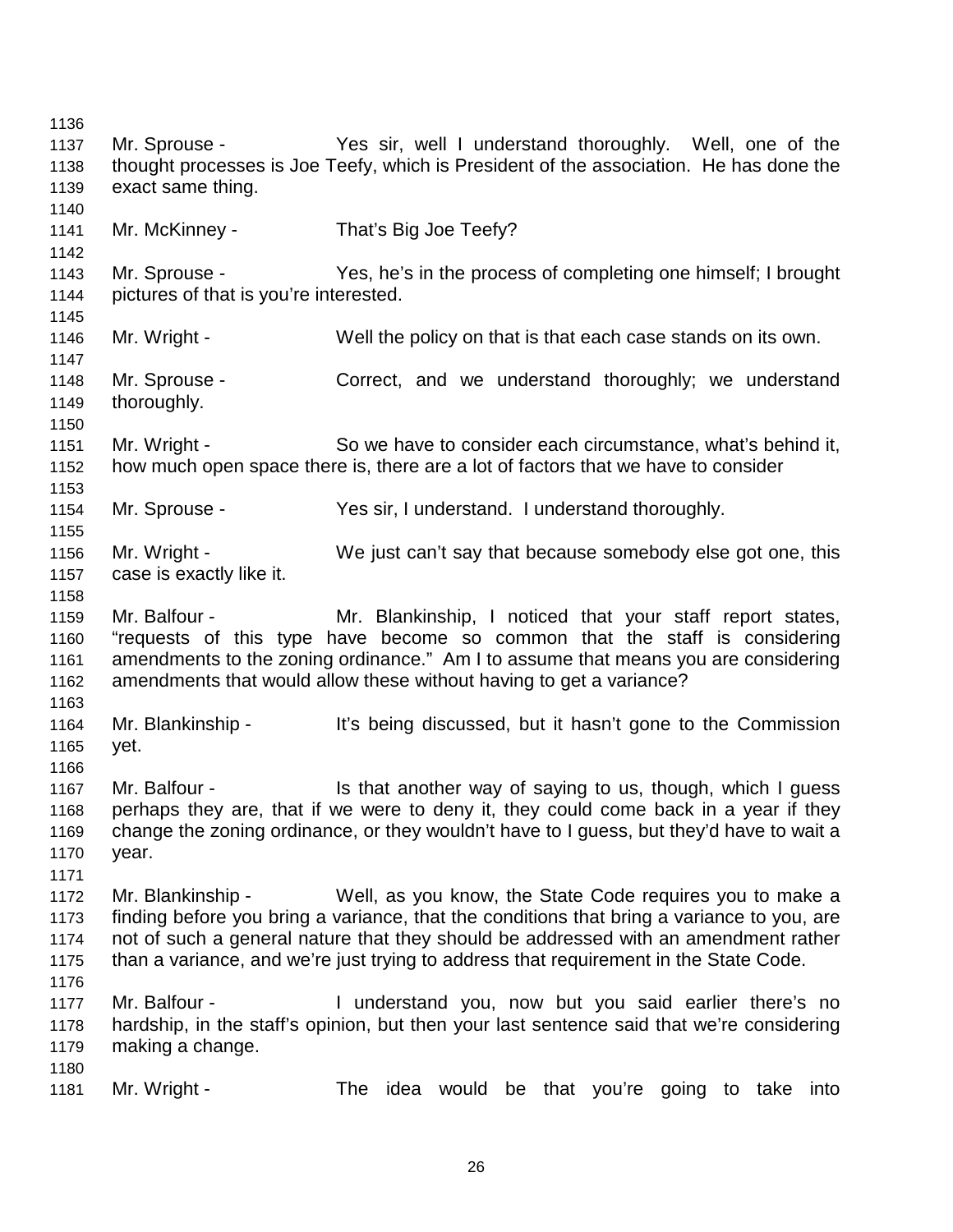1182 consideration the common area? 1183 1184 Mr. Blankinship - What's been discussed is some sort of a trade-off, where 1185 rear yard setbacks would be reduced, but decks would no longer be allowed to project 1186 into them, so we wouldn't be creating a situation where the deck is complying. 1187 1188 Mr. Wright - So if the deck was there, and they wanted to close it in, they 1189 could do it, because it would be valid structure? 1190 1191 Mr. Blankinship - Right. As always, the first question that arises is "what do 1192 you do with all the non-conforming. It's not something we're ready to move on; it's just 1193 something we're discussing. 1194 1195 Mr. Balfour - I just thought of a curious statement. I think Mr. Wright's 1196 comment was good, whether we approve it or not, you should tell your President out 1197 there to quit telling people, because some people have done it, everybody's going to do 1198 it. 1199 1200 Mr. Sprouse - I understand thoroughly. 1201 1202 Mr. Wright - Just for the record, what's located to the rear of this 1203 property? 1204 1205 Mr. Sprouse - It's for future development. 1206 1207 Mr. Wright - Does this property line run all the way to the property line? 1208 1209 Mr. Sprouse - No sir, there's a 10 foot common area behind it. Let's see, 1210 there you go, there's, you can see, you have the rear of the property, then you have a 1211 10 foot common area beyond that. Beyond her 30 foot from the rear of her existing 1212 townhouse, to her rear property line, is 30 feet now, not much more than what the deck 1213 is already, and then beyond that, there's a 10 foot common area. 1214 1215 Mr. Wright - So there would actually be 28 feet from the proposed 1216 addition to the property line. 1217 1218 Mr. Sprouse - Yes sir, exactly, so we'll be pretty close to what it almost 1219 would be anyway. 1220 1221 Mr. Kirkland - Any other questions? Anyone else wish to speak on this 1222 case? If not, that concludes the case. Thank you very much. 1223 1224 Mr. Sprouse - Thanks very much. 1225 1226 After an advertised public hearing and on a motion by Mr. Balfour, seconded by Mr. 1227 McKinney, the Board **granted** the case **A-16-2000.**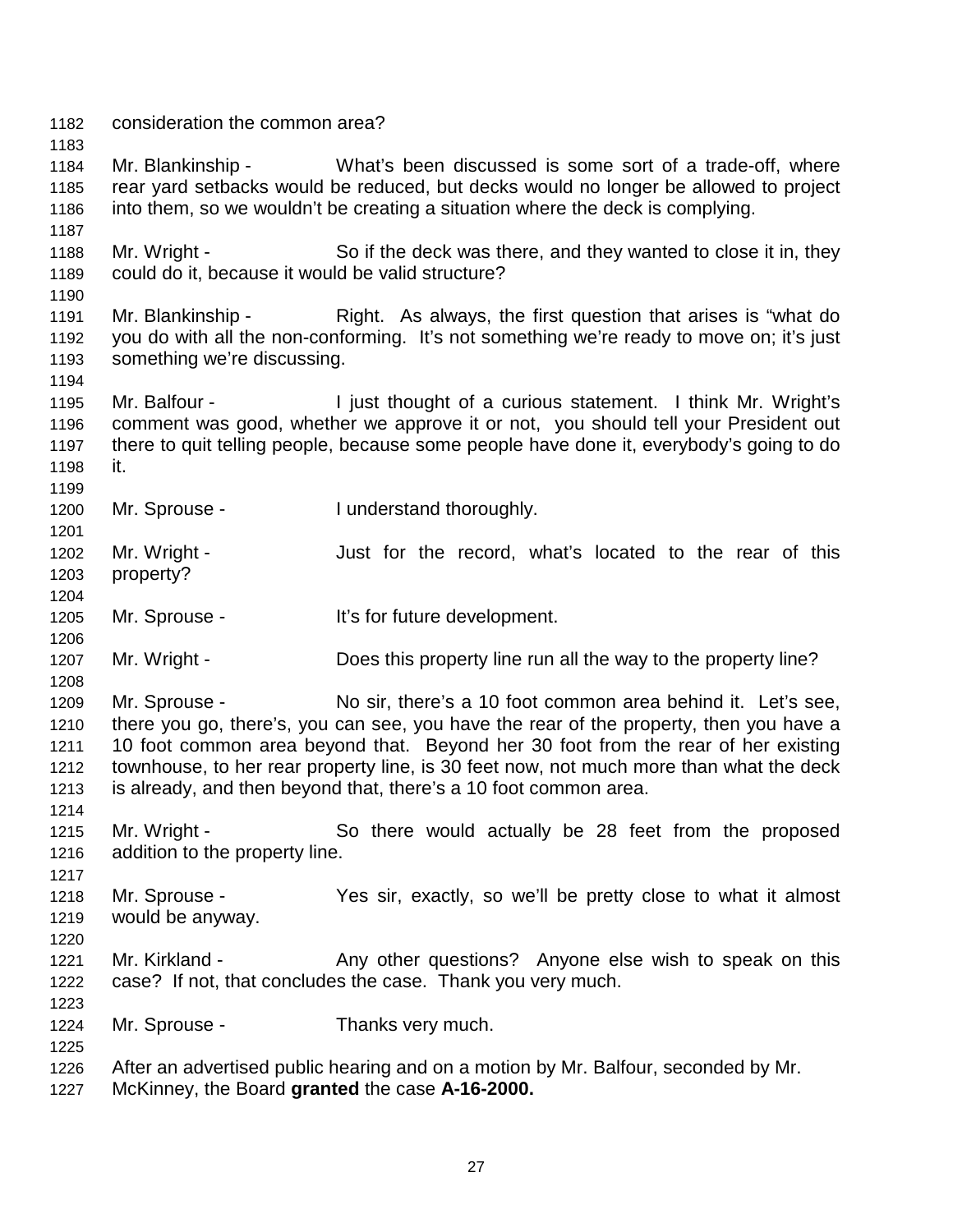1228 1229 Affirmative: Balfour, Kirkland, McKinney, Nunnally, Wright 5 1230 Negative: 0 1231 Absent: 0

1232

1233 The Board **granted** this request, as it found from the evidence presented, that 1234 authorizing this variance of 12 feet rear yard setback, subject to the following condition, 1235 will not be of substantial detriment to adjacent property and will not materially impair the 1236 purpose of the zoning regulations.

1237

1241

1243

1252

1254

1264

1238 1. Only the improvements shown on the plan filed with the application may be 1239 constructed pursuant to this approval. Any additional improvements shall comply with 1240 the applicable regulations of the County Code.

1242 Mr. Kirkland - **Okay, next case.** 

1244 **A - 17-2000 Tarmac America, Inc**. requests a variance from Section 24- 1245 70(b)(3) of Chapter 24 of the County Code to build a concrete block 1246 plant at 1650 Darbytown Road (Tax Parcel 181-A-44A), zoned M-2, 1247 General Industrial District (Varina). The distance requirement from 1248 a residential district is not met. The applicant has 52.0 feet 1249 distance from a residential district, where the Code requires 300.0 1250 feet. The applicant requests a variance of 248.0 feet distance from 1251 a residential district.

1253 Mr. Balfour - Mr. Chairman, I've got to abstain from this one.

1255 Mr. Kirkland - Okay, Mr. Balfour is out on this one. If you would, sir, raise 1256 your right hand and be sworn in. Any opposition? 1257

1258 Mr. Blankinship - Do you swear that the testimony you are about to give is the 1259 truth, the whole truth, and nothing but the truth, so help you God? State your name 1260 please. 1261

1262 Mr. Lewis - I do. Monty Lewis, I'm with E. D. Lewis and Associates. We 1263 represent Tarmac in this case.

| 1265<br>1266 | Mr. Kirkland -<br>Code? | Have all your notices been turned in according to the County |
|--------------|-------------------------|--------------------------------------------------------------|
| 1267         |                         |                                                              |
| 1268         | Mr. Lewis -             | Yes sir.                                                     |
| 1269         |                         |                                                              |
| 1270         | Mr. Kirkland -          | Yes, we have them here in the file.                          |
| 1271         |                         |                                                              |
| 1272         | Mr. Lewis -             | I also have the green cards; we got all of them back except  |
|              |                         |                                                              |
| 1273         | one.                    |                                                              |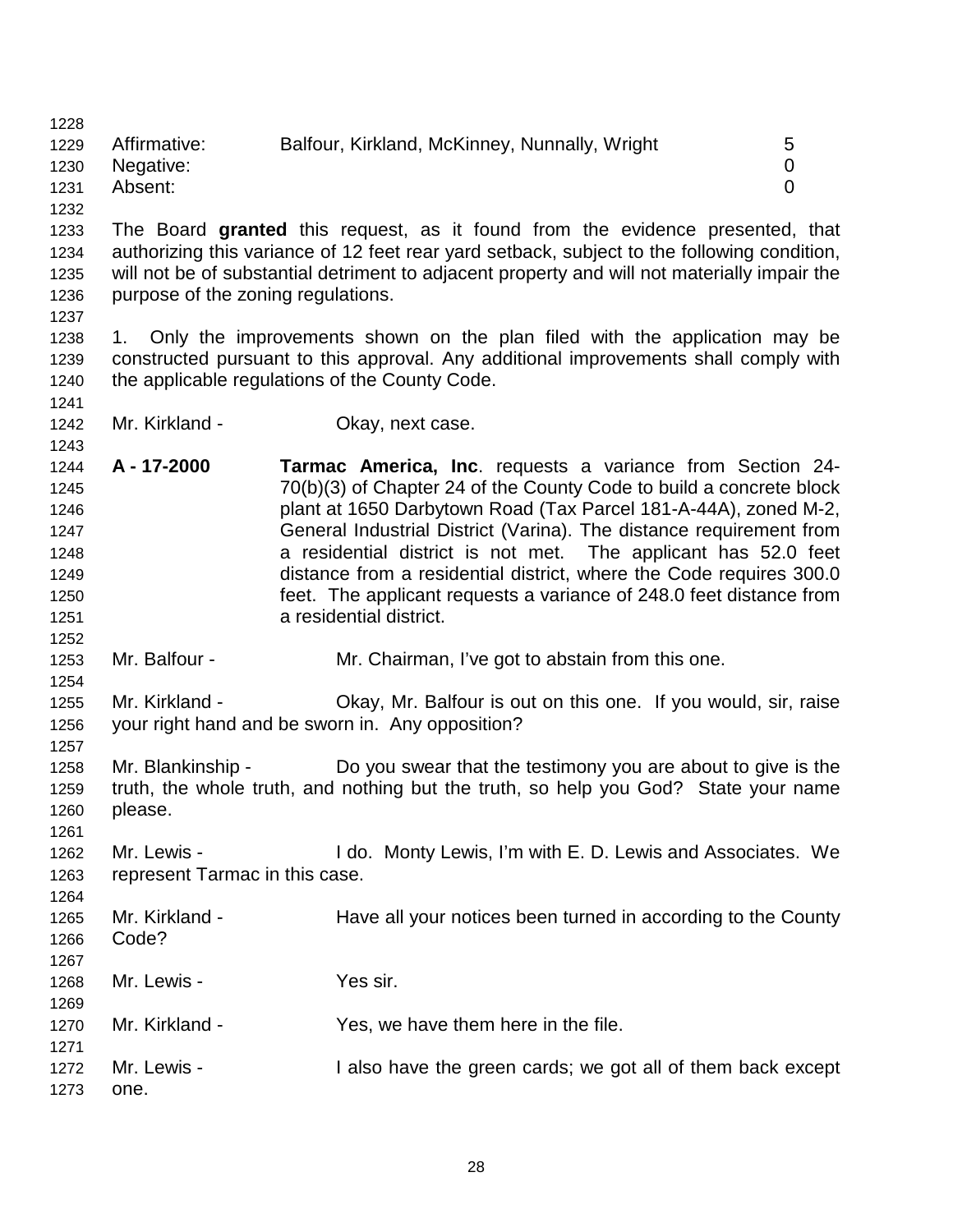1274

1276

1275 Mr. Kirkland - Okay, sir, state your case.

1277 Mr. Lewis - Yes sir, presently as you know, Tarmac has a block plant at 1278 this location. They bought this from Concrete Structures, and in 1988 the existing block 1279 plant was built by Concrete Structures. We would like to add an addition on the right-1280 hand side as you're facing from Darbytown Road. Right now they construct gray block, 1281 or CMU. They would like to switch their production to do more of the architectural block, 1282 split-faced block with integral color. There's no one in this area that does that now. The 1283 closest one's in Martinsville, and then northern Virginia, since split-faced block with 1284 integral color is a very desirable product, especially around Henrico, which doesn't allow 1285 painted CMU. Presently, on this side of the plant they have a conveyor that comes out 1286 of the plant (you can't really see it in this; it's behind this trailer; the trailer's the office). 1287 The conveyor behind the office brings the block out, the block is picked up and stored 1288 on the lot; the addition, if you're looking at this, if I can get this styli to work, the addition 1289 is adding on to this portion right here, and there will be slightly smaller than that that is 1290 attaching to. The trailer, the office trailer, will remain, and will hide a lot of this building. 1291 The conveyor, instead of coming out of the side as it does now, which is behind this 1292 block, but it's in this area, that will turn and come out the back. There will be no 1293 openings towards Darbytown Road, no door openings; there will be one man door out 1294 the side, and then the product and a roll-up door will come out the back. I have an 1295 architectural elevation, if you'd like to see that. You can see that this area [unintelligible] 1296 – that's not very good, but the area that you see on the right-hand side is the addition. 1297 We have to go before the Planning Commission for this addition. This can be split-1298 faced block. The structure that is abutting is a concrete structure; it's what they call 1299 double T's; it's really what they use on bridge and deck constructions, just turned up on 1300 end, and you can see there are no openings. You are standing at Darbytown Road, 1301 looking at the plant at this time. It will help hide the silo, which you can see behind it, 1302 and what this allows them to do is extend their conveyor line and turn it at 90° to go out 1303 the back, which allows them to do their shrink wrap within-side the building. Presently 1304 they do this with a portable machine outside in the yard, so this will help hide a lot of 1305 their operations. The noise level will not change with this; if anything, it may reduce it, 1306 being that the shrink wrap and everything will be combined in the building, and the 1307 conveyor now, instead of going out the side, will go out the back. They have taken 1308 readings in the past, along Darbytown Road, with the present operation of the block 1309 plant, and the traffic, from what I understand, and I haven't seen the results myself, the 1310 traffic had a higher impact than the block plant itself on the noise level. We do have 1311 residential zoning across the street from us; that's why we're before you today. They 1312 had been granted a variance in the past for this block plant that was built at that time it 1313 was 25 feet from the right-of-way. We don't have to be that close because of the angle 1314 of the lot and how the plant was built. We're adding on to the end. We're like 50, a little 1315 bit over 50 feet from the right-of-way. We also have Mr. John Hickey with Tarmac here, 1316 if you have any questions on the operation of the plant, the type of material, the product, 1317 and any other questions in regard to the plant operation itself.

1318

1319 Mr. McKinney - Mr. Lewis, I'm sure you've checked the land use plan for the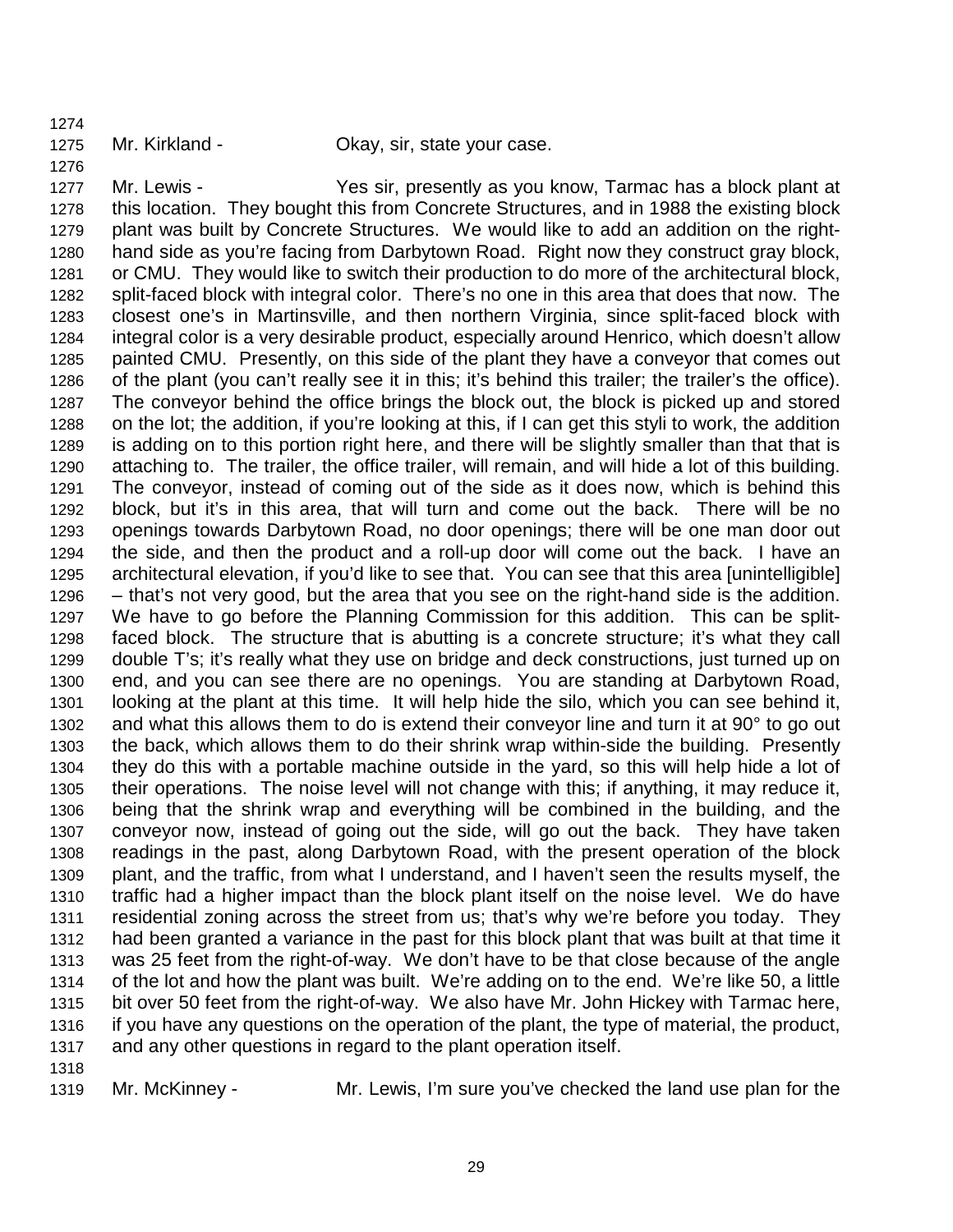| 1320<br>1321                         | R-4 across the street – does the land use plan, is that for industrial too? |                                                                                                                                                                                                                                                                                                                                  |  |
|--------------------------------------|-----------------------------------------------------------------------------|----------------------------------------------------------------------------------------------------------------------------------------------------------------------------------------------------------------------------------------------------------------------------------------------------------------------------------|--|
| 1322                                 | Mr. Lewis -                                                                 | I don't recall, sir.                                                                                                                                                                                                                                                                                                             |  |
| 1323<br>1324                         | Mr. McKinney -                                                              | Mr. Blankinship, would you happen to have that                                                                                                                                                                                                                                                                                   |  |
| 1325<br>1326                         | Mr. Blankinship -                                                           | I don't have that in front of me, but since it is                                                                                                                                                                                                                                                                                |  |
| 1327<br>1328<br>1329                 | Mr. McKinney -<br>middle of M-1 and M-2.                                    | I mean, it looks like residential spot zoning, right in the                                                                                                                                                                                                                                                                      |  |
| 1330<br>1331                         | Mr. Blankinship -                                                           | Mr. Kennedy believes that it's residential.                                                                                                                                                                                                                                                                                      |  |
| 1332<br>1333                         | Mr. McKinney -                                                              | For the proposed land use plan?                                                                                                                                                                                                                                                                                                  |  |
| 1334<br>1335<br>1336<br>1337         | Mr. Kirkland -<br>mike.                                                     | If you would sir, if you're going to speak, come forward to the                                                                                                                                                                                                                                                                  |  |
| 1338<br>1339                         | Mr. Blankinship -                                                           | This is Mike Kennedy from the County staff.                                                                                                                                                                                                                                                                                      |  |
| 1340<br>1341                         | Mr. Kirkland -<br>sworn in? Would you raise your right hand.                | Okay, if you would sir, state your name. Have you been                                                                                                                                                                                                                                                                           |  |
| 1342<br>1343<br>1344                 | Mr. Blankinship -                                                           | Do you swear the testimony you are about to give is the<br>truth, the whole truth, and nothing but the truth, so help you God?                                                                                                                                                                                                   |  |
| 1345<br>1346<br>1347<br>1348<br>1349 | Mr. Kennedy -                                                               | I do. There's a residential neighborhood back there, and it's<br>continuous with that residential neighborhood, and that's the reason why it's residential,<br>because of this neighborhood back here going back to Amherst Street. This is a<br>residential neighborhood going back to Amherst Street; this is all residential. |  |
| 1350<br>1351<br>1352                 | Mr. McKinney -<br>future land use plan?                                     | I see that; it's zoned R, but, I mean, what's in the proposed                                                                                                                                                                                                                                                                    |  |
| 1353<br>1354<br>1355                 | Mr. Kennedy -                                                               | It was still maintained as R at the time.                                                                                                                                                                                                                                                                                        |  |
| 1356<br>1357                         | Mr. McKinney -                                                              | It was maintained at the last land use plan?                                                                                                                                                                                                                                                                                     |  |
| 1358                                 | Mr. Kennedy -                                                               | Because there was no contemplation of it being changed.                                                                                                                                                                                                                                                                          |  |
| 1359<br>1360<br>1361<br>1362         | Mr. McKinney -<br>planned for industrial use.                               | If you think along Darbytown Road back so far, it would be                                                                                                                                                                                                                                                                       |  |
| 1363<br>1364<br>1365                 | Mr. Kennedy -                                                               | There's a limitation on sewer in that area; actually that just,<br>basically sewer just runs up to this site now, and that was basically probably what was<br>contemplated at that time, was probably getting sewer water to the area.                                                                                           |  |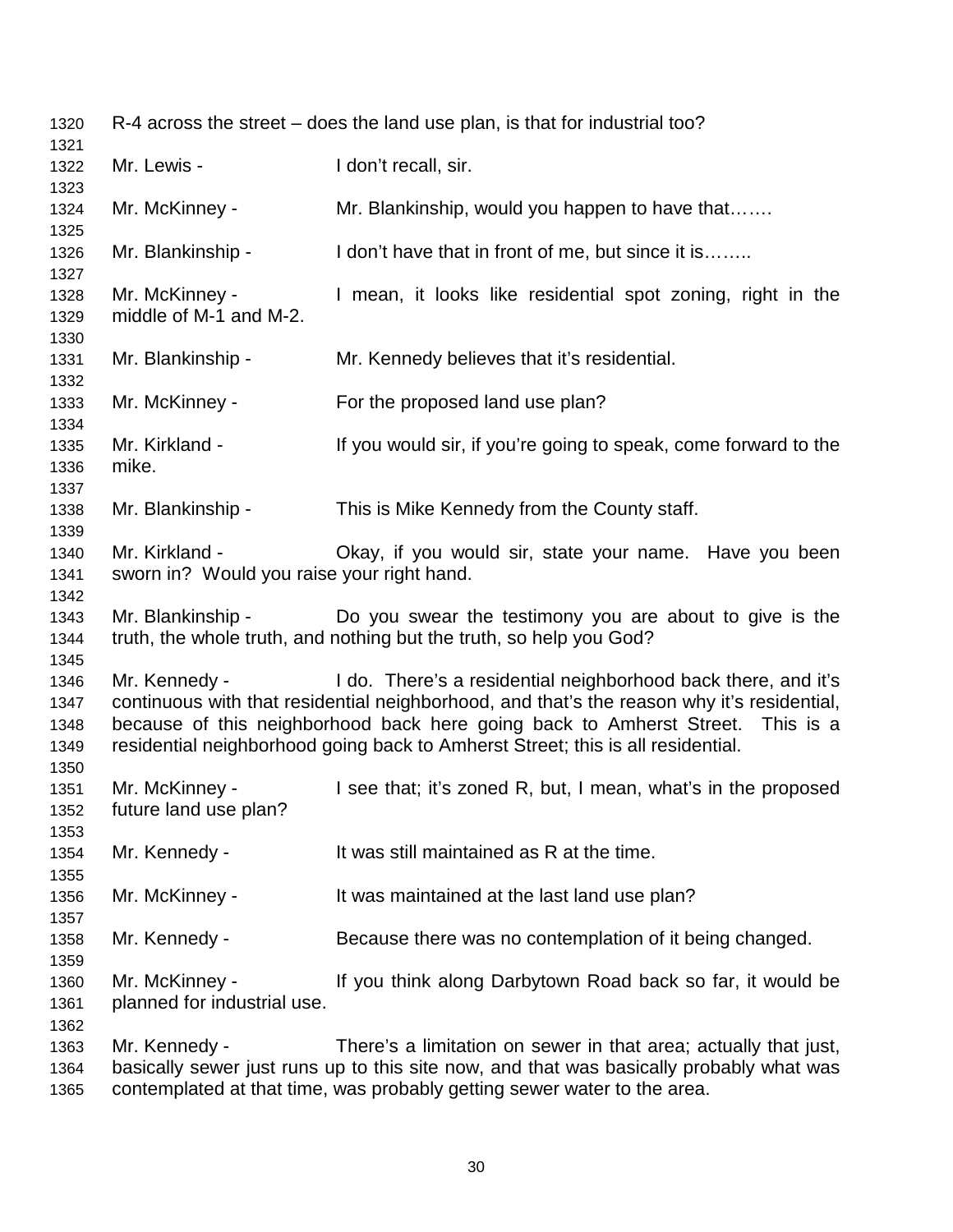1366 1367 Mr. McKinney - It was done by Mr. Donati and Mr. Zehler, the last land use 1368 plan; but I don't remember what it was. 1369 1370 Mr. Blankinship - Mr. Kennedy's handling the POD on this case; that's why he 1371 is here. 1372 1373 Mr. Lewis - As you can see, it's a good point, because on both sides we 1374 have M-1 and we have M-2 over here. I really couldn't answer why residential is left in 1375 the middle, but it does appear that more of our corridor would be towards industrial or 1376 maybe office to transition from a heavy M-2 to a residence and back, 1377 1378 Mr. Wright - When was this plant built? 1379 1380 Mr. Lewis - The original, the plant that we're adding onto, was built with 1381 a POD in 1988. Before that, they've had this industrial area with concrete structures, 1382 back to, I believe, the mid-'40's. 1383 1384 Mr. Wright - You mean there were structures on this location at the time 1385 the plant was built? 1386 1387 Mr. Lewis - There was a structure, I believe it was the structure in the 1388 back. 1389 1390 Mr. Wright - So it wasn't that close to the Darbytown Road. 1391 1392 Mr. Lewis - No sir, it was back there where that red dot is. 1393 1394 Mr. Wright So when that original plant was built, it came before this 1395 Board for a variance? 1396 1397 Mr. Lewis - Yes sir, in 1988. Variances granted of 250 feet, no, excuse 1398 me, 275, because they were 25 feet from the right-of-way. 1399 1400 Mr. Nunnally - We haven't had any problems with the operation down there, 1401 have we? 1402 1403 Mr. Blankinship - No sir, none that I know of. 1404 1405 Mr. Nunnally - Inotice on your remarks here, you said something about 1406 they could store the blocks off of Darbytown Road. Do you have any problem with that, 1407 sir? 1408 1409 Mr. Blankinship - No sir, that was part of the POD; we've just had our staff 1410 developer meeting, about a week ago, and that was one of their concerns that they 1411 wanted to get the block storage off of the front and back in the back, and also some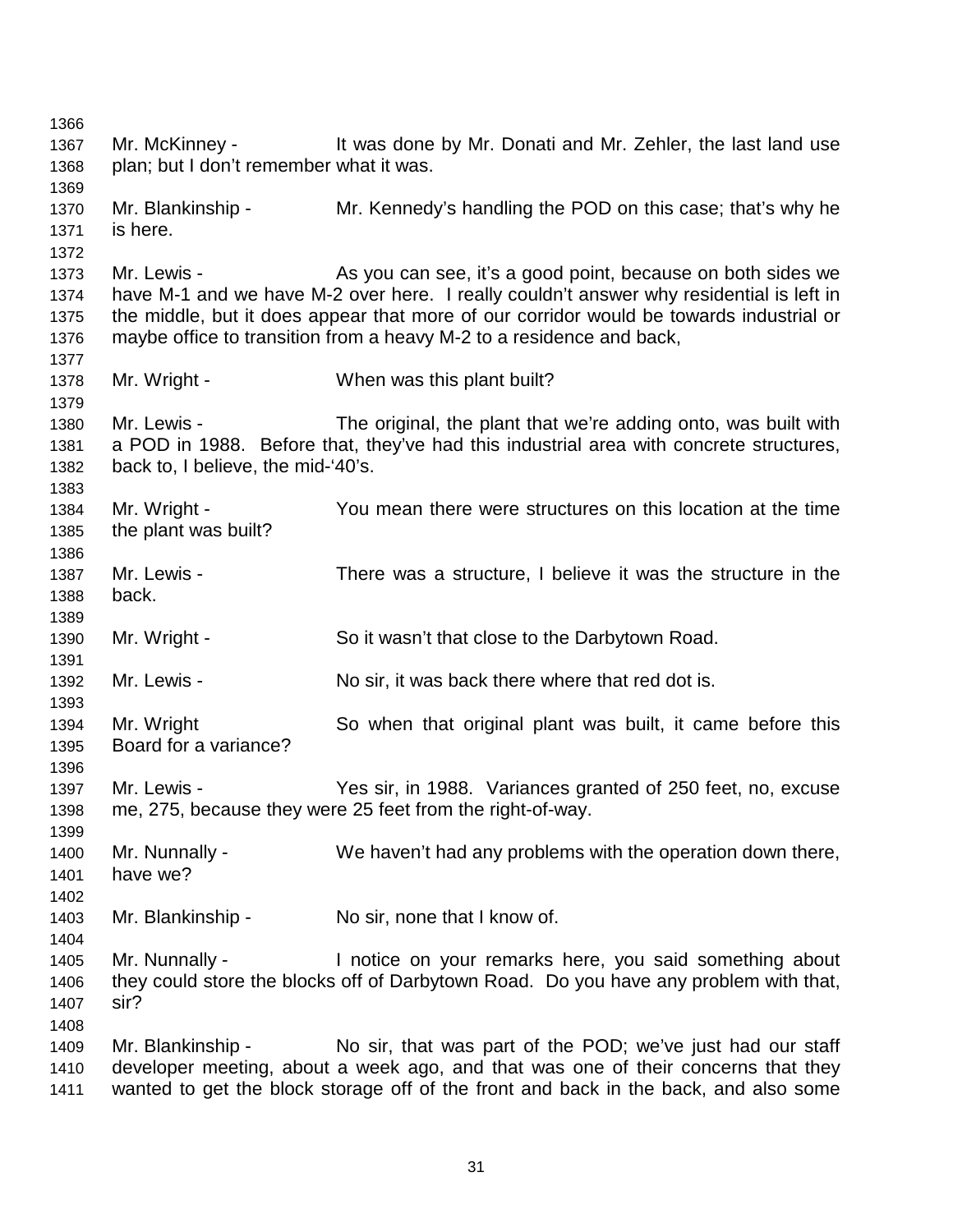1412 landscaping and wall areas that we're still working with the staff on, but we don't have 1413 any problems with. That's going to be required with the POD, yes sir. 1414 1415 Mr. Kirkland - Any other questions? Anyone else wish to speak on this 1416 case? That concludes the case. 1417 1418 After an advertised public hearing and on a motion by Mr. Nunnally, seconded by Mr. 1419 Wright, the Board **granted** the case **A-17-2000.** 1420 1421 Affirmative: Kirkland, McKinney, Nunnally, Wright 4 1422 Negative: 0 1423 Abstention: Balfour 1 1424 Absent: 0 1425 1426 The Board **granted** this request, as it found from the evidence presented, that 1427 authorizing this variance of 248.0 feet distance from a residential district, subject to the 1428 following conditions, will not be of substantial detriment to adjacent property and will not 1429 materially impair the purpose of the zoning regulations. 1430 1431 1. Only the improvements shown on the plan filed with the application may be 1432 constructed pursuant to this approval. Any additional improvements shall comply with 1433 the applicable regulations of the County Code. 1434 1435 2. At the time of building permit application, the applicant shall submit the 1436 necessary information to the Department of Public Works to ensure compliance with the 1437 requirements of the Chesapeake Bay Preservation Act and the code requirements for 1438 water quality standards. 1439 1440 3. This approval is subject to all conditions that may be placed on the proposed 1441 Plan of Development by the Planning Commission. 1442 1443 **A - 18-2000 Harry L. Bowen** requests a variance from Section 24-41(e) of 1444 Chapter 24 of the County Code to construct a Florida room on the 1445 existing deck at 12013 Heiber Court (Worthington Hills) (Tax 1446 Parcel 56-10-B-5), zoned R-5C, General Residence District 1447 (Conditional) (Tuckahoe). The rear yard setback is not met. The 1448 applicant has 20 feet rear yard setback where the Code requires 30 1449 feet rear yard setback. The applicant requests a variance of 10 feet 1450 **rear yard setback.** 1451 1452 Mr. Kirkland - Anyone else wish to speak on this case? Looks like you're 1453 it. If you would, raise your right hand and be sworn in. 1454 1455 Mr. Blankinship - Do you swear the testimony you are about to give is the 1456 truth, the whole truth, and nothing but the truth, so help you God? State your name, 1457 please.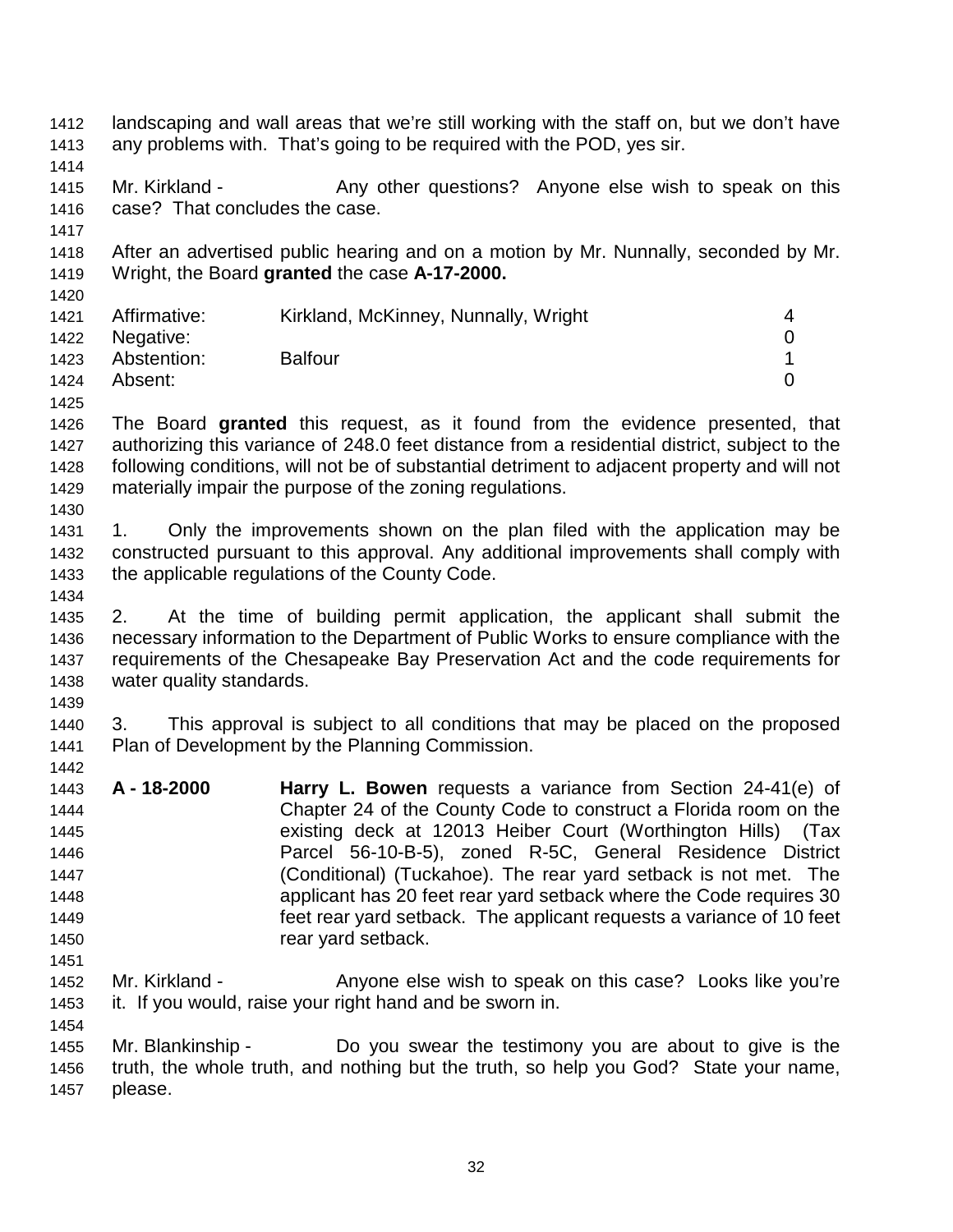1459 Mr. Ingram - **Absolutely. Neil Ingram.** 

1458

1460

1464

1477

1480

1485

1490

1492

1494

1500

1461 Mr. Kirkland - Have all your notices been turned in according to the County 1462 Code? We have them in the file here? We do? Okay, sir, they're in the file. Would you 1463 state your case.

1465 Mr. Ingram - Yes sir. I guess it's very much like Ms. Winn, we find a 1466 gentleman in a townhouse. They are retired; he and his wife are in failing health, and 1467 they have found no advantageous way to enjoy their deck use whatsoever. They are in 1468 search of more room. Currently they are unable financially to look at moving from the 1469 townhouse to a home, and so they are requesting that we take this 10 by 14 deck and 1470 turn it into a Florida room. It is an end unit; it appears that it would have no disturbing 1471 effects on the neighbors. We have run it by the townhouse association; they're 1472 comfortable with it. I guess that's the biggest part of it, sir. We would do that as well as 1473 add a 7 by 10 foot deck around the existing chimney that you see there that's adjacent 1474 to the current deck. And so what we would be doing, it's a 30 foot area there now; 10 1475 foot of it is covered by the deck. Our request is to enclose that 10 by 14 foot area, 1476 leaving the 20 foot that they currently have behind the deck.

1478 Mr. Wright - So you just propose to enclose the current deck so you can 1479 enlarge it any?

1481 Mr. Ingram - We would enclose the current deck, and then we would go 1482 off to the left. If you see that little jut-out right there – that is a current chimney. We 1483 would be building another little deck around it, 7 by 10, so that's well within what's been 1484 accepted in the area, so it would not need any further variance.

1486 Mr. Wright - What's to the rear of this property?

1487 1488 Mr. Ingram - It's a common area, common area to the rear, as well as to 1489 the left.

1491 Mr. Wright - How deep is that common area?

1493 Mr. Ingram - I don't know that sir.

1495 Mr. McKinney - Mr. Ingram, why would you be building another deck if you 1496 can't use the one you've got? 1497

1498 Mr. Ingram - He just wants she is in the worst health, he just wants an 1499 area small enough to be able to put a grill on.

1501 Mr. McKinney - But you made a statement at the beginning that neither one 1502 could use this deck because of their age. But you come and tell us that you want to 1503 enclose the deck, and you want to put another deck up.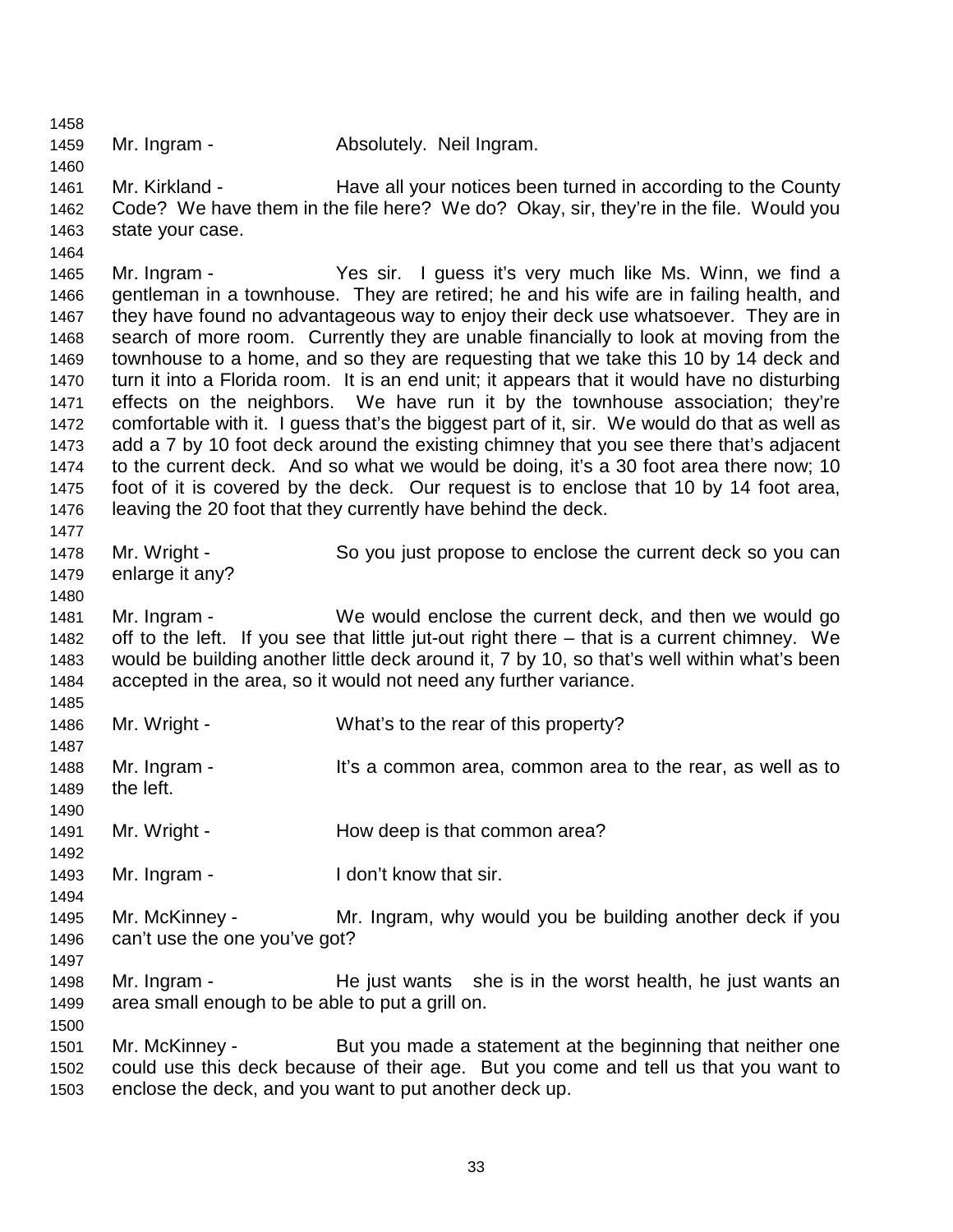1504 1505 Mr. Ingram - I probably said either one, and should have said "she" is not 1506 in good health; he just wants an area big enough to put a grill on. And in a 7 by 10 1507 area, about the time you get a grill, that's about all you are going to have room for. 1508 1509 Mr. Balfour - Mr. Blankinship, I've been looking at the plan – is there 1510 already such a deck on the adjacent set of condominiums? It looks like it jutting out at 1511 the other end. 1512 1513 Mr. Ingram - I'm sorry, were you asking me sir? 1514 1515 Mr. Balfour - I was asking Mr. Blankinship,. 1516 1517 Mr. Blankinship - I'm sorry, what was the question? 1518 1519 Mr. Balfour - If you look at that building, is there already an enclosed deck 1520 on the other building adjacent to it. It looks like to me it is, you know, is there. 1521 1522 Mr. Ingram - It's my understanding sir, I would hate to say that there is; 1523 it's my understanding that there are several in there. 1524 1525 Mr. Balfour - Okay, that's what it looked like. 1526 1527 Mr. Blankinship - I can't tell from what I have in front of me, and it's been a 1528 while since we were out there. 1529 1530 Mr. Ingram - The applicant said he thinks there is too. 1531 1532 Mr. Kirkland - Any other questions? Anyone else wish to speak on this 1533 case? If not, that concludes the case. 1534 1535 Mr. Ingram - Thank you, sirs, I appreciate it. 1536 1537 Mr. Kirkland - I've had a request for about a 5-minute break. We'll take a 1538 5-minute recess. 1539 1540 After an advertised public hearing and on a motion by Mr. Balfour, seconded by Mr. 1541 Nunnally, the Board **granted** the case **A-18-2000.** 1542 1543 Affirmative: Balfour, Kirkland, McKinney, Nunnally, Wright 5 1544 Negative: 0 1545 Absent: 0 1546 1547 The Board **granted** this request, as it found from the evidence presented, that 1548 authorizing this variance of 10 feet rear yard setback, subject to the following condition,